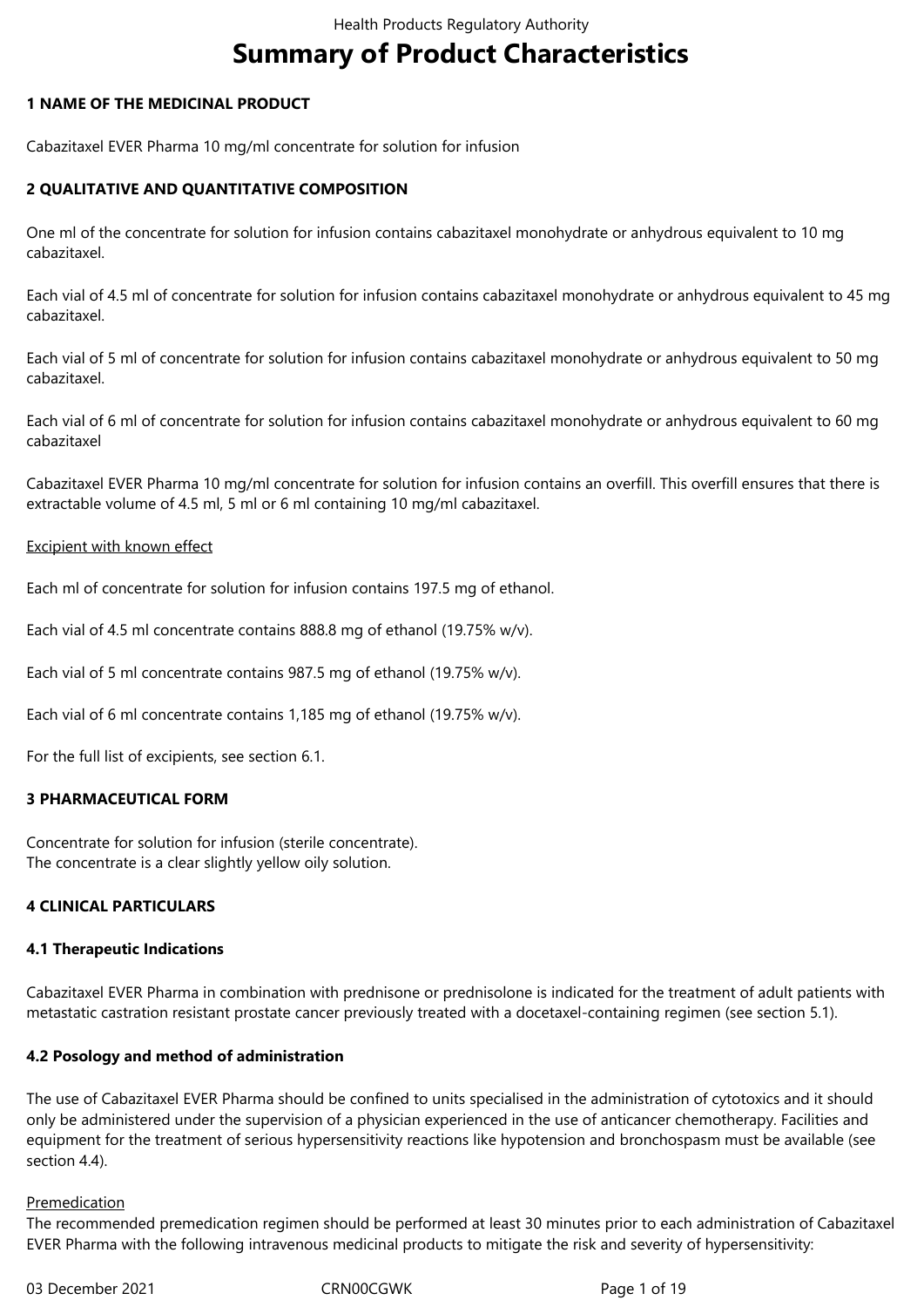- antihistamine (dexchlorpheniramine 5 mg or diphenhydramine 25 mg or equivalent),
- corticosteroid (dexamethasone 8 mg or equivalent), and
- H2 antagonist (ranitidine or equivalent) (see section 4.4).

Antiemetic prophylaxis is recommended and can be given orally or intravenously as needed.

Throughout the treatment, adequate hydration of the patient needs to be ensured, in order to prevent complications like renal failure.

## Posology

The recommended dose of Cabazitaxel EVER Pharma is 25 mg/m<sup>2</sup> administered as a 1 hour intravenous infusion every 3 weeks in combination with oral prednisone or prednisolone 10 mg administered daily throughout treatment.

## Dose adjustments

Dose modifications should be made if patients experience the following adverse reactions (Grades refer to Common Terminology Criteria for Adverse Events [CTCAE 4.0]):

Table 1 - Recommended dose modifications for adverse reaction in patients treated with cabazitaxel

| <b>Adverse reactions</b>                                          | <b>Dose modification</b>                                                                                                                                                                               |
|-------------------------------------------------------------------|--------------------------------------------------------------------------------------------------------------------------------------------------------------------------------------------------------|
| Prolonged grade $\geq$ 3 neutropenia (longer than 1 week) despite | Delay treatment until neutrophil count is $>1,500$ cells/mm <sup>3</sup> ,                                                                                                                             |
| appropriate treatment including G-CSF                             | then reduce cabazitaxel dose from 25 mg/m <sup>2</sup> to 20 mg/m <sup>2</sup> .                                                                                                                       |
| Febrile neutropenia or neutropenic infection                      | Delay treatment until improvement or resolution, and until<br>neutrophil count is $>1,500$ cells/mm <sup>3</sup> , then reduce<br>cabazitaxel dose from 25 mg/m <sup>2</sup> to 20 mg/m <sup>2</sup> . |
| Grade ≥3 diarrhoea or persisting diarrhoea despite appropriate    | Delay treatment until improvement or resolution, then                                                                                                                                                  |
| treatment, including fluid and electrolytes replacement           | reduce cabazitaxel dose from 25 mg/m <sup>2</sup> to 20 mg/m <sup>2</sup> .                                                                                                                            |
| Grade $\geq$ 2 peripheral neuropathy                              | Delay treatment until improvement, then reduce<br>cabazitaxel dose from 25 mg/m <sup>2</sup> to 20 mg/m <sup>2</sup> .                                                                                 |

If patients continue to experience any of these reactions at 20 mg/m<sup>2</sup>, further dose reduction to 15 mg/m<sup>2</sup> or discontinuation of Cabazitaxel EVER Pharma may be considered. Data in patients below the 20 mg/m<sup>2</sup> dose are limited.

## *Special populations*

## *Patients with hepatic impairment*

Cabazitaxel is extensively metabolised by the liver. Patients with mild hepatic impairment (total bilirubin >1 to  $\leq$ 1.5 x Upper Limit of Normal (ULN) or Aspartate Aminotransferase (AST) > 1.5 x ULN), should have cabazitaxel dose reduced to 20 mg/m<sup>2</sup>. Administration of cabazitaxel to patients with mild hepatic impairment should be undertaken with caution and close monitoring of safety.

In patients with moderate hepatic impairment (total bilirubin > 1.5 to  $\leq$  3.0 x ULN), the maximum tolerated dose (MTD) was 15 mg/m<sup>2</sup>. If the treatment is envisaged in patients with moderate hepatic impairment the dose of cabazitaxel should not exceed 15 mg/ $m^2$ . However, limited efficacy data are available at this dose.

Cabazitaxel should not be given to patients with severe hepatic impairment (total bilirubin >3 x ULN) (see sections 4.3, 4.4 and 5.2).

## *Patients with renal impairment*

Cabazitaxel is minimally excreted through the kidney. No dose adjustment is necessary in patients with renal impairment, not requiring hemodialysis. Patients presenting end stage renal disease (creatinine clearance (CLCR< 15 mL/min/1.73 m<sup>2</sup>), by their condition and the limited amount of data available should be treated with caution and monitored carefully during treatment (see sections 4.4 and 5.2).

## *Elderly*

No specific dose adjustment for the use of cabazitaxel in elderly patients is recommended (see also sections 4.4, 4.8 and 5.2). *Concomitant medicinal products use* 

Concomitant medicinal products that are strong inducers or strong inhibitors of CYP3A should be avoided. However, if patients require co-administration of a strong CYP3A inhibitor, a 25% cabazitaxel dose reduction should be considered (see sections 4.4 and 4.5).

## *Paediatric population*

There is no relevant use of Cabazitaxel EVER Pharma in the paediatric population.

The safety and the efficacy of Cabazitaxel EVER Pharma in children and adolescents below 18 years of age have not been established (see section 5.1).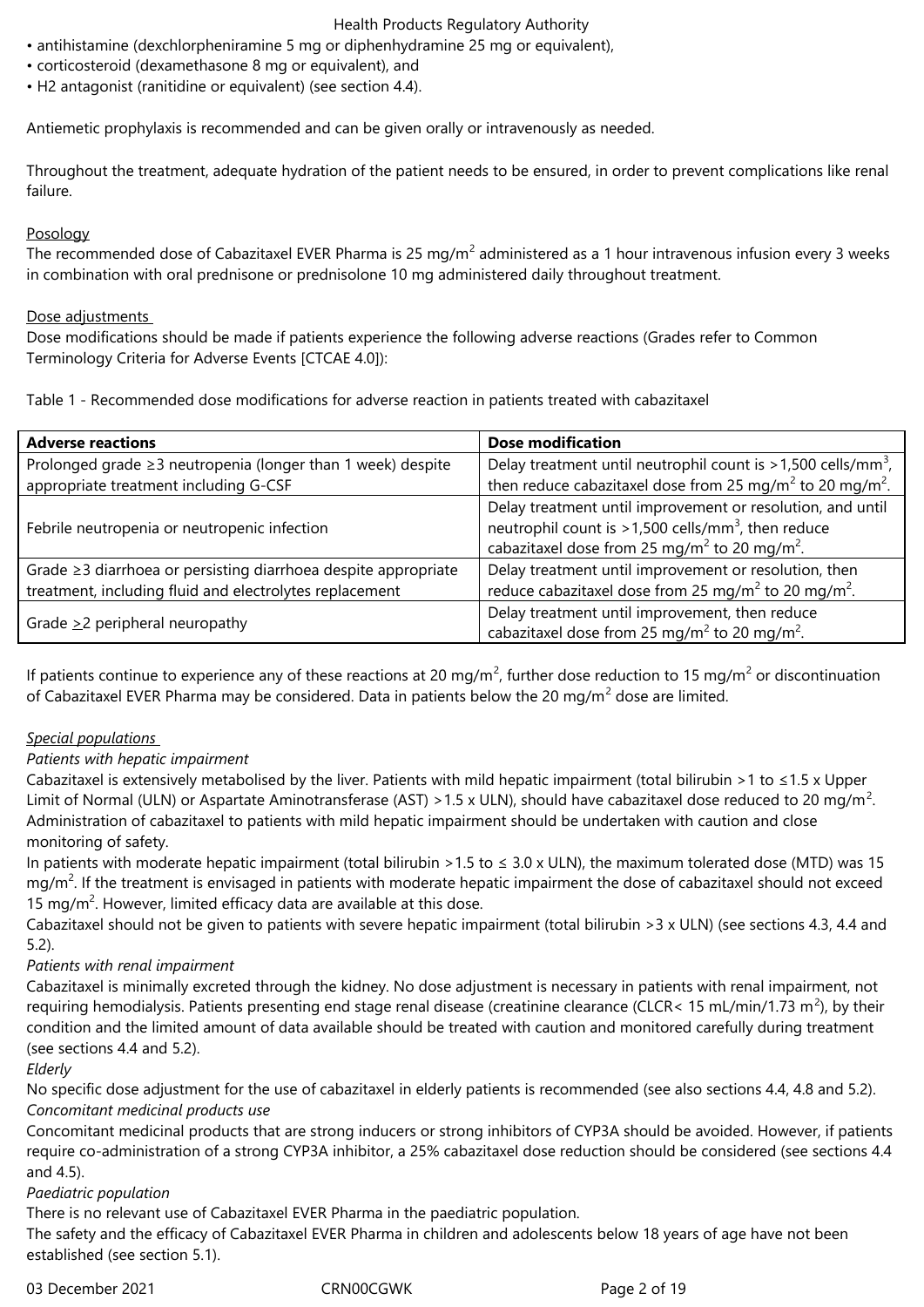## Method of administration

For instructions on preparation and administration of the product, see section 6.6.

PVC infusion containers and polyurethane infusion sets should not be used.

Cabazitaxel EVER Pharma must not be mixed with any other medicinal products than those mentioned in section 6.6.

## **4.3 Contraindications**

- Hypersensitivity to cabazitaxel, to other taxanes, polysorbate 80 or any excipients listed in section 6.1.
- Neutrophil counts less than  $1,500/mm^3$ .
- Severe hepatic impairment (total bilirubin >3 x ULN).
- Concomitant vaccination with yellow fever vaccine (see section 4.5).

## **4.4 Special warnings and precautions for use**

## Hypersensitivity reactions

All patients should be pre-medicated prior to the initiation of the infusion of cabazitaxel (see section 4.2).

Patients should be observed closely for hypersensitivity reactions especially during the first and second infusions. Hypersensitivity reactions may occur within a few minutes following the initiation of the infusion of cabazitaxel, thus facilities and equipment for the treatment of hypotension and bronchospasm should be available. Severe reactions can occur and may include generalised rash/erythema, hypotension and bronchospasm. Severe hypersensitivity reactions require immediate discontinuation of cabazitaxel and appropriate therapy. Patients with a hypersensitivity reaction must stop treatment with Cabazitaxel EVER Pharma (see section 4.3).

## Bone marrow suppression

Bone marrow suppression manifested as neutropenia, anaemia, thrombocytopenia, or pancytopenia may occur (see "Risk of neutropenia" and "Anaemia" in section 4.4 below).

## Risk of neutropenia

Patients treated with cabazitaxel may receive prophylactic G-CSF, as per American Society of Clinical Oncology (ASCO) guidelines and/or current institutional guidelines, to reduce the risk or manage neutropenia complications (febrile neutropenia, prolonged neutropenia or neutropenic infection). Primary prophylaxis with G-CSF should be considered in patients with high-risk clinical features (age >65 years, poor performance status, previous episodes of febrile neutropenia, extensive prior radiation ports, poor nutritional status, or other serious comorbidities) that predispose them to increased complications from prolonged neutropenia. The use of G-CSF has been shown to limit the incidence and severity of neutropenia.

Neutropenia is the most common adverse reaction of cabazitaxel (see section 4.8). Monitoring of complete blood counts is essential on a weekly basis during cycle 1 and before each treatment cycle thereafter so that the dose can be adjusted, if needed.

The dose should be reduced in case of febrile neutropenia, or prolonged neutropenia despite appropriate treatment (see section 4.2).

Patients should be re-treated only when neutrophils recover to a level  $\geq$ 1,500/mm<sup>3</sup> (see section 4.3).

## Gastrointestinal disorders

Symptoms such as abdominal pain and tenderness, fever, persistent constipation, diarrhoea, with or without neutropenia, may be early manifestations of serious gastrointestinal toxicity and should be evaluated and treated promptly. Cabazitaxel treatment delay or discontinuation may be necessary.

## *Risk of nausea, vomiting, diarrhoea and dehydration*

If patients experience diarrhoea following administration of cabazitaxel they may be treated with commonly used anti-diarrhoeal medicinal products. Appropriate measures should be taken to re-hydrate patients. Diarrhoea can occur more frequently in patients that have received prior abdomino-pelvic radiation. Dehydration is more common in patients aged 65 or older. Appropriate measures should be taken to rehydrate patients and to monitor and correct serum electrolyte levels, particularly potassium. Treatment delay or dose reduction may be necessary for grade ≥3 diarrhoea (see section 4.2). If patients experience nausea or vomiting, they may be treated with commonly used anti-emetics.

## *Risk of serious gastrointestinal reactions*

03 December 2021 CRN00CGWK Page 3 of 19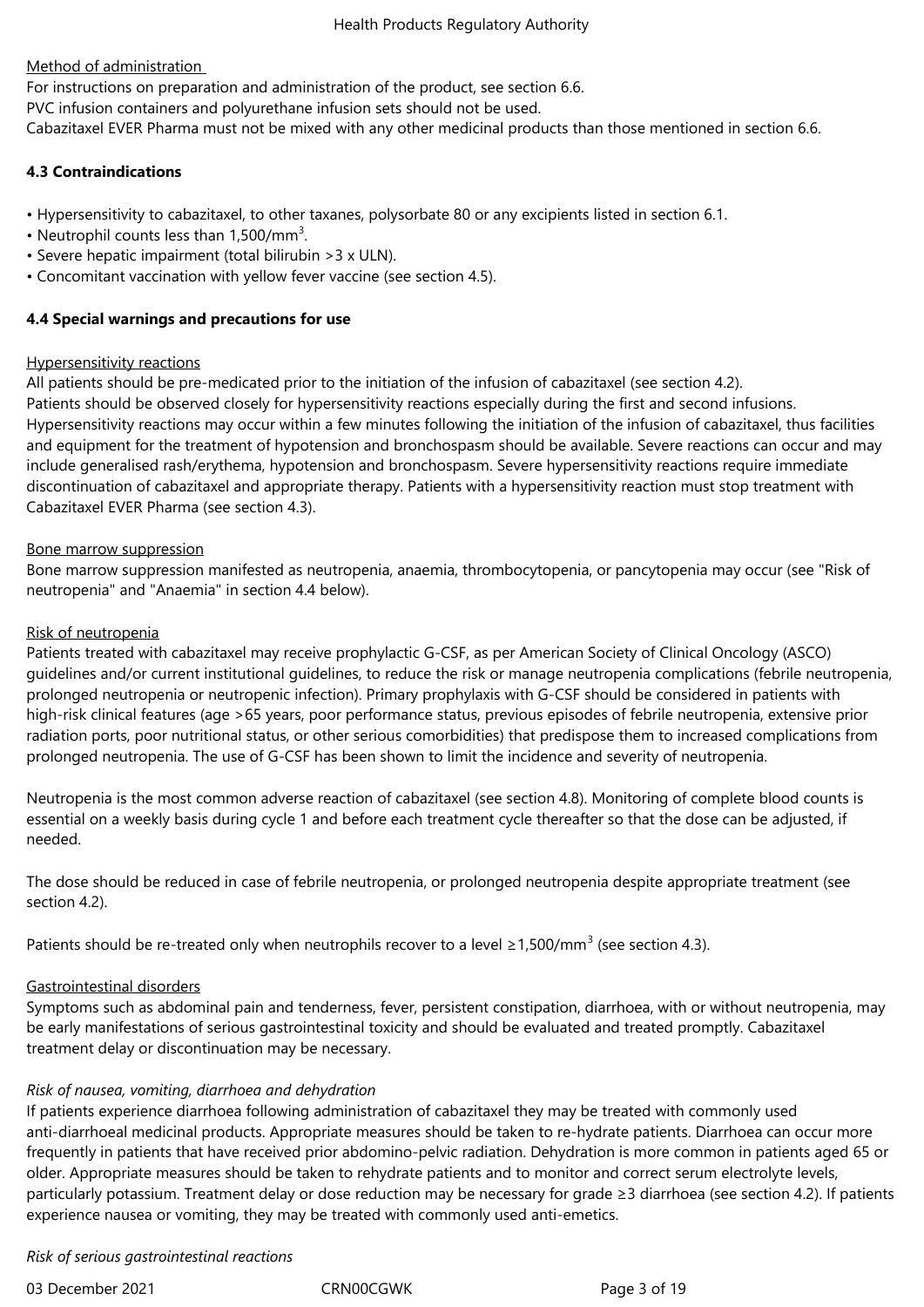Gastrointestinal (GI) hemorrhage and perforation, ileus, colitis, including fatal outcome, have been reported in patients treated with cabazitaxel (see section 4.8). Caution is advised with treatment of patients most at risk of developing gastrointestinal complications: those with neutropenia, the elderly, concomitant use of NSAIDs, anti-platelet therapy or anti-coagulants, and patients with a prior history of pelvic radiotherapy or gastrointestinal disease, such as ulceration and GI bleeding.

## Peripheral neuropathy

Cases of peripheral neuropathy, peripheral sensory neuropathy (e.g., paraesthesias, dysaesthesias) and peripheral motor neuropathy have been observed in patients receiving cabazitaxel. Patients under treatment with cabazitaxel should be advised to inform their doctor prior to continuing treatment if symptoms of neuropathy such as pain, burning, tingling, numbness, or weakness develop. Physicians should assess for the presence or worsening of neuropathy before each treatment. Treatment should be delayed until improvement of symptoms. The dose of cabazitaxel should be reduced from 25 mg/m $^2$  to 20 mg/m $^2$ for persistent grade  $\geq 2$  peripheral neuropathy (see section 4.2).

## Anaemia

Anaemia has been observed in patients receiving cabazitaxel (see section 4.8). Haemoglobin and haematocrit should be checked before treatment with cabazitaxel and if patients exhibit signs or symptoms of anaemia or blood loss. Caution is recommended in patients with haemoglobin <10 g/dl and appropriate measures should be taken as clinically indicated.

#### Risk of renal failure

Renal disorders, have been reported in association with sepsis, severe dehydration due to diarrhoea, vomiting and obstructive uropathy. Renal failure including cases with fatal outcome has been observed. Appropriate measures should be taken to identify the cause and intensively treat the patients if this occurs.

Adequate hydration should be ensured throughout treatment with cabazitaxel. The patient should be advised to report any significant change in daily urinary volume immediately. Serum creatinine should be measured at baseline, with each blood count and whenever the patient reports a change in urinary output. Cabazitaxel treatment should be discontinued in case of any degradation of renal function to renal failure ≥CTCAE 4.0 Grade 3.

#### Respiratory disorders

Interstitial pneumonia/pneumonitis and interstitial lung disease have been reported and may be associated with fatal outcome (see section 4.8).

If new or worsening pulmonary symptoms develop, patients should be closely monitored, promptly investigated, and appropriately treated. Interruption of cabazitaxel therapy is recommended until diagnosis is available. Early use of supportive care measures may help improve the condition. The benefit of resuming cabazitaxel treatment must be carefully evaluated.

## Risk of cardiac arrhythmias

Cardiac arrhythmias have been reported, most commonly tachycardia and atrial fibrillation (see section 4.8).

## Elderly

Elderly people (≥65 years of age) may be more likely to experience certain adverse reactions including neutropenia and febrile neutropenia (see section 4.8).

## Patients with liver impairment

Treatment with Cabazitaxel EVER Pharma is contraindicated in patients with severe hepatic impairment (total bilirubin  $> 3 \times$ ULN) (See sections 4.3 and 5.2).

Dose should be reduced for patients with mild (total bilirubin >1 to  $\leq$ 1.5 x ULN or AST >1.5 x ULN), hepatic impairment (see sections 4.2 and 5.2).

## Interactions

Co-administration with strong CYP3A inhibitors should be avoided since they may increase the plasma concentrations of cabazitaxel (see sections 4.2 and 4.5). If co-administration with a strong CYP3A inhibitor cannot be avoided, close monitoring for toxicity and a cabazitaxel dose reduction should be considered (see sections 4.2 and 4.5).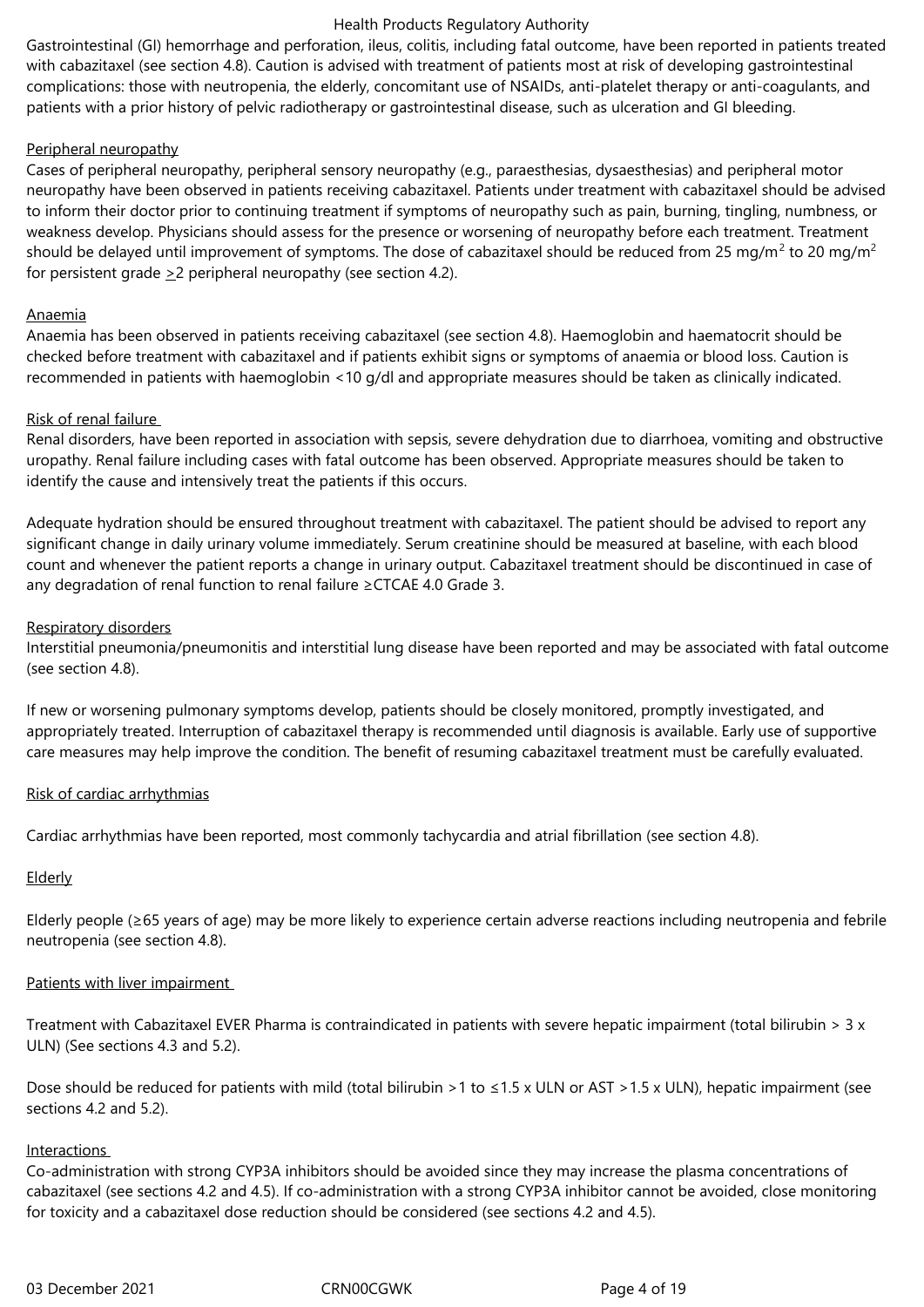Co-administration with strong CYP3A inducers should be avoided since they may decrease plasma concentrations of cabazitaxel (see sections 4.2 and 4.5).

## **Excipients**

## This medicinal product contains 197.5 mg ethanol per ml.

Vial 4.5 ml

This medicine contains 888.8 mg of alcohol (ethanol) in each vial. The amount of 4.5 ml in this medicine is equivalent to 22.5 ml beer or 9.4 ml wine.

Vial 5 ml

This medicine contains 987.5 mg of alcohol (ethanol) in each vial. The amount of 5 ml in this medicine is equivalent to 25 ml beer or 10.4 ml wine.

Vial 6 ml

This medicine contains 1185 mg of alcohol (ethanol) in each vial. The amount of 6 ml in this medicine is equivalent to 30 ml beer or 12.5 ml wine.

## **4.5 Interaction with other medicinal products and other forms of interactions**

*In vitro* studies have shown that cabazitaxel is mainly metabolised through CYP3A (80% to 90%) (see section 5.2).

#### CYP3A inhibitors

Repeated administration of ketoconazole (400 mg once daily), a strong CYP3A inhibitor, resulted in a 20% decrease in cabazitaxel clearance corresponding to a 25% increase in AUC. Therefore, concomitant administration of strong CYP3A inhibitors (e.g., ketoconazole, itraconazole, clarithromycin, indinavir, nefazodone, nelfinavir, ritonavir, saquinavir, telithromycin, voriconazole) should be avoided as an increase of plasma concentrations of cabazitaxel may occur (see sections 4.2 and 4.4).

Concomitant administration of aprepitant, a moderate CYP3A inhibitor, had no effect on cabazitaxel clearance.

#### CYP3A inducers

Repeated administration of rifampin (600 mg once daily), a strong CYP3A inducer, resulted in an increase in cabazitaxel clearance of 21% corresponding to a decrease in AUC of 17%.

Therefore, concomitant administration of strong CYP3A inducers (e.g., phenytoin, carbamazepine, rifampin, rifabutin, rifapentin, phenobarbital) should be avoided as a decrease of plasma concentrations of cabazitaxel may occur (see sections 4.2 and 4.4). In addition, patients should also refrain from taking St. John's Wort.

#### OATP1B1

In vitro, cabazitaxel has also been shown to inhibit the transport proteins of the Organic Anion Transport Polypeptides OATP1B1. The risk of interaction with OATP1B1 substrates (e.g. statins, valsartan, repaglinide) is possible, notably during the infusion duration (1 hour) and up to 20 minutes after the end of the infusion. A time interval of 12 hours is recommended before the infusion and at least 3 hours after the end of infusion before administering the OATP1B1 substrates.

#### Vaccinations

Administration of live or live-attenuated vaccines in patients immunocompromised by chemotherapeutic agents may result in serious or fatal infections. Vaccination with a live attenuated vaccine should be avoided in patients receiving cabazitaxel. Killed or inactivated vaccines may be administered; however, the response to such vaccines may be diminished.

#### **4.6 Fertility, pregnancy and lactation**

#### **Pregnancy**

There are no data from the use of cabazitaxel in pregnant women. Studies in animals have shown reproductive toxicity at maternotoxic doses (see section 5.3) and that cabazitaxel crosses the placenta barrier (see section 5.3). As with other cytotoxic medicinal products, cabazitaxel may cause foetal harm in exposed pregnant women.

03 December 2021 CRN00CGWK Page 5 of 19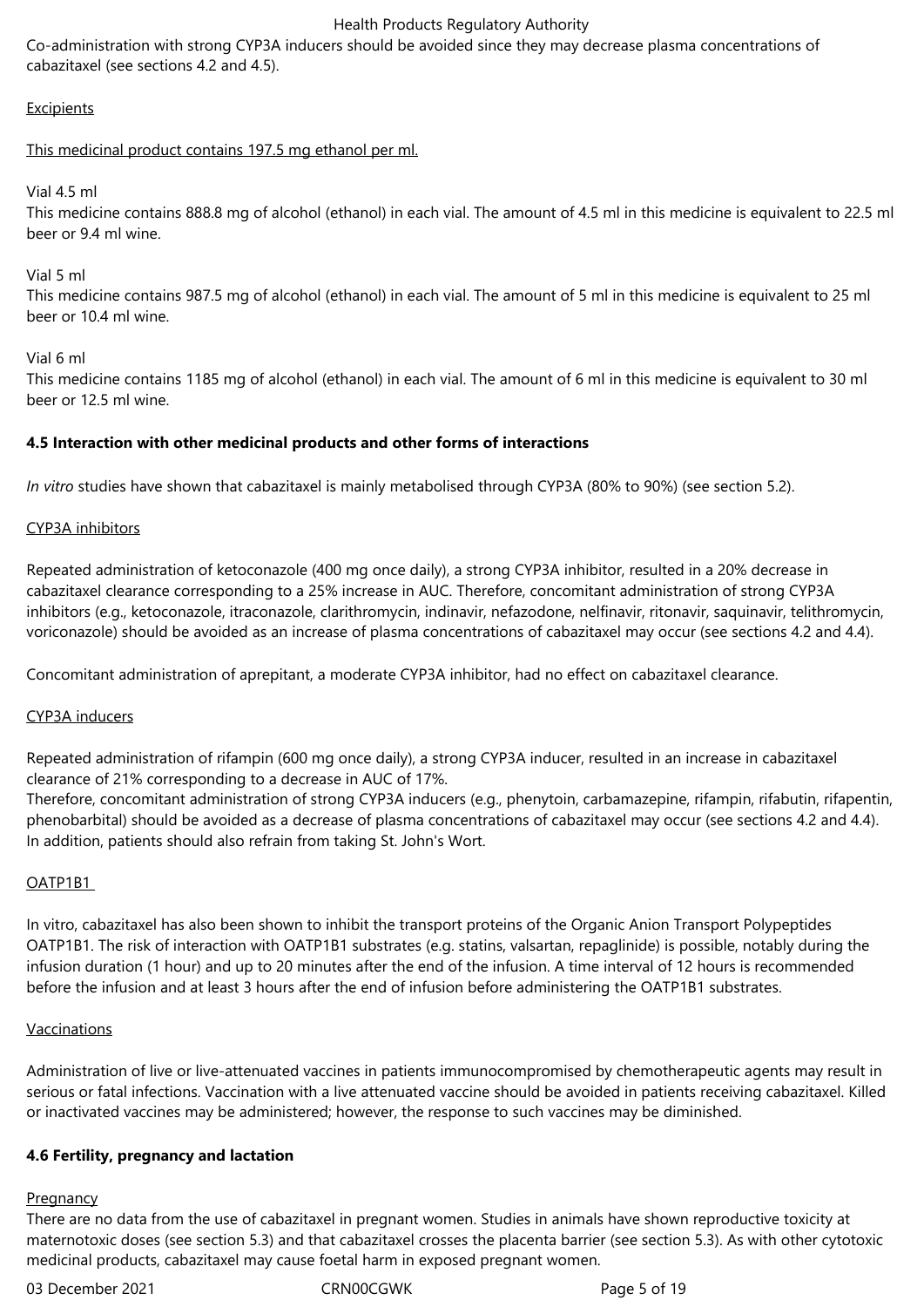Cabazitaxel is not recommended during pregnancy and in women of childbearing potential not using contraception.

## Breast-feeding

Available pharmacokinetics data in animals have shown excretion of cabazitaxel and its metabolites in milk (see section 5.3). A risk to the suckling child cannot be excluded.

Cabazitaxel should not be used during breast-feeding.

## Fertility

Animal studies showed that cabazitaxel affected reproductive system in male rats and dogs without any functional effect on fertility (see section 5.3). Nevertheless, considering the pharmacological activity of taxanes, their genotoxic potential and effect of several compounds of this class on fertility in animal studies, effect on male fertility could not be excluded in human.

Due to potential effects on male gametes and to potential exposure via seminal liquid, men treated with cabazitaxel should use effective contraception throughout treatment and are recommended to continue this for up to 6 months after the last dose of cabazitaxel. Due to potential exposure via seminal liquid, men treated with cabazitaxel should prevent contact with the ejaculate by another person throughout treatment. Men being treated with cabazitaxel are advised to seek advice on conservation of sperm prior to treatment.

## **4.7 Effects on ability to drive and use machines**

Cabazitaxel has a moderate influence on the ability to drive and use machines as it may cause fatigue and dizziness. Patients should be advised not to drive or use machines if they experience these adverse reactions during treatment.

## **4.8 Undesirable effects**

#### Summary of safety profile

The safety of cabazitaxel in combination with prednisone or prednisolone was evaluated in 3 randomised, open label, controlled studies (TROPIC, PROSELICA and CARD) totalling 1092 patients with metastatic castration resistant prostate cancer who were treated with 25 mg/m2 cabazitaxel once every three weeks. Patients received a median of 6 to 7 cycles of cabazitaxel.

The incidences from the pooled analysis of these 3 trials are presented below and in the tabulated list. The most common all grades adverse reactions were anaemia (99.0%), leukopenia (93.0%), neutropenia (87.9%), thrombocytopenia (41.1%), diarrhoea (42.1%), fatigue (25.0%) and asthenia (15.4%). The most common grade ≥3 adverse reactions occurring in at least 5% of patients were neutropenia (73.1%), leukopenia (59.5%), anaemia (12.0%), febrile neutropenia (8.0%) and diarrhoea (4.7%).

Discontinuation of treatment due to adverse reactions occurred with similar frequencies across the 3 studies (18.3% in TROPIC, 19.5% in PROSELICA and 19.8% in CARD) in patients receiving cabazitaxel. The most common adverse reactions (> 1.0%) leading to cabazitaxel discontinuation were hematuria, fatigue and neutropenia.

Tabulated list of adverse reactions

Adverse reactions are listed in table 2 according to MedDRA system organ class and frequency categories. Within each frequency grouping, adverse reactions are presented in order of decreasing seriousness. Intensity of the adverse reactions is graded according to CTCAE 4.0 (grade  $\geq 3 = G \geq 3$ ). Frequencies are based on all grades and defined as: very common ( $\geq 1/10$ ); common (≥1/100 to <1/10); uncommon (≥1/1,000 to <1/100); rare (≥1/10,000 to <1/1,000); very rare (<1/10,000); not known (frequency cannot be estimated from the available data).

Table 2: Reported adverse reactions and haematological abnormalities with cabazitaxel in combination with prednisone or prednisolone from pooled analysis (n=1092)

| <b>System Organ Class</b>   | <b>Adverse reaction</b>          | All gradesn (%)    |               |                 | Grade $\geq$ 3 n (%) |
|-----------------------------|----------------------------------|--------------------|---------------|-----------------|----------------------|
|                             |                                  | <b>Very common</b> | <b>Common</b> | <b>Uncommon</b> |                      |
| Infections and infestations | Neutropenic<br>infection/sepsis* |                    | 48 (4.4)      |                 | 42(3.8)              |
|                             | Septic shock                     |                    |               | 10(0.9)         | 10(0.9)              |
|                             | Sepsis                           |                    | 13(1.2)       |                 | 13(1.2)              |
|                             | Cellulitis                       |                    |               | 8(0.7)          | 3(0.3)               |
|                             | Urinary tract<br>infection       |                    | 103(9.4)      |                 | 19(1.7)              |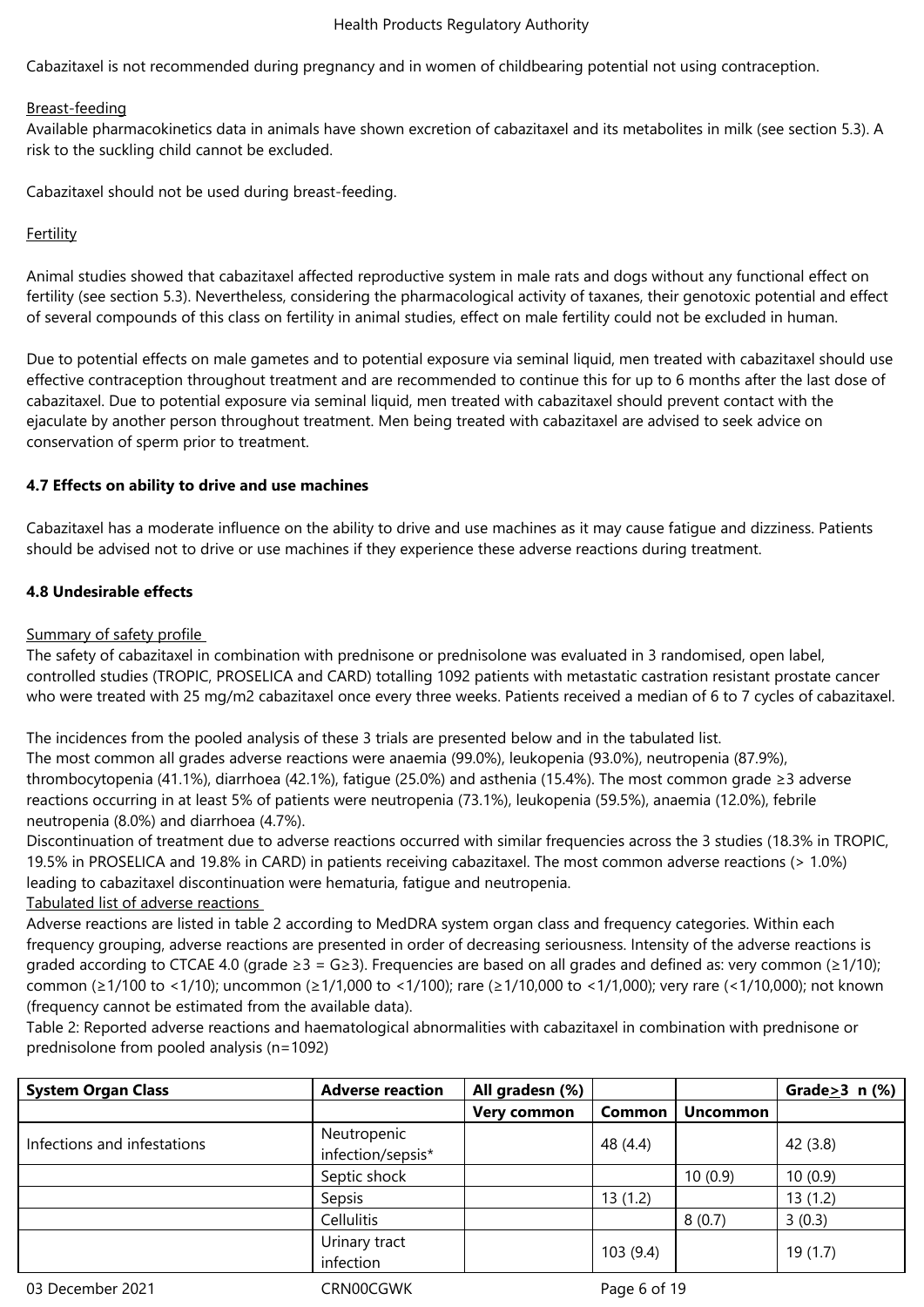| Health Products Regulatory Authority |  |  |
|--------------------------------------|--|--|
|--------------------------------------|--|--|

|                                                    | Health Floudcts Regulatory Authority |                          |            |        |                       |
|----------------------------------------------------|--------------------------------------|--------------------------|------------|--------|-----------------------|
|                                                    | Influenza                            |                          | 22(2.0)    |        | $\mathbf 0$           |
|                                                    | Cystitis                             |                          | 22(2.0)    |        | 2(0.2)                |
|                                                    | Upper respiratory<br>tract infection |                          | 23(2.1)    |        | $\mathbf 0$           |
|                                                    | Herpes zoster                        |                          | 14(1.3)    |        | $\mathbf{0}$          |
|                                                    | Candidiasis                          |                          | 11(1.0)    |        | 1 (< 0.1)             |
| Blood and lymphatic system disorders               | Neutropenia <sup>a*</sup>            | 950 (87.9)               |            |        | 790 (73.1)            |
|                                                    | Anaemia <sup>a</sup>                 | 1073 (99.0)              |            |        | 130 (12.0)            |
|                                                    | Leukopenia <sup>a</sup>              | 1008 (93.0)              |            |        | 645 (59.5)            |
|                                                    | Thrombocytopenia <sup>a</sup>        | 478 (44.1)               |            |        | 44 (4.1)              |
|                                                    | Febrile neutropenia                  |                          | 87 (8.0)   |        | 87(8.0)               |
| Immune system disorders                            | Hypersensitivity                     |                          |            | 7(0.6) | $\overline{0}$        |
| Metabolism and nutrition disorders                 | Decreased appetite                   | 192 (17.6)               |            |        | 11(1.0)               |
|                                                    | Dehydration                          |                          | 27(2.5)    |        | 11(1.0)               |
|                                                    | Hyperglycaemia                       |                          | 11(1.0)    |        | 7(0.6)                |
|                                                    | Hypokalemia                          |                          |            | 8(0.7) | 2(0.2)                |
| Psychiatric disorders                              | Insomnia                             |                          | 45 (4.1)   |        | $\mathbf 0$           |
|                                                    | Anxiety                              |                          | 13(1.2)    |        | $\overline{0}$        |
|                                                    | Confusional state                    |                          | 12(1.1)    |        | 2(0.2)                |
| Nervous system disorders                           | Dysgeusia                            |                          | 64 (5.9)   |        | $\overline{0}$        |
|                                                    | Taste disorder                       |                          | 56(5.1)    |        | $\overline{0}$        |
|                                                    | Neuropathy<br>peripheral             |                          | 40(3.7)    |        | 2(0.2)                |
|                                                    | Peripheral sensory                   |                          |            |        |                       |
|                                                    | neuropathy                           |                          | 89 (8.2)   |        | 6(0.5)                |
|                                                    | Polyneuropathy                       |                          |            | 9(0.8) | 2(0.2)                |
|                                                    | <b>Dizziness</b>                     |                          | 63 (5.8)   |        | $\overline{0}$        |
|                                                    | Headache                             |                          | 56 $(5.1)$ |        | 1 (< 0.1)             |
|                                                    | Paraesthesia                         |                          | 46 (4.2)   |        | $\Omega$              |
|                                                    | Lethargy                             |                          | 15(1.4)    |        | 1 (< 0.1)             |
|                                                    | Hypoaesthesia                        |                          | 18(1.6)    |        | 1 (< 0.1)             |
|                                                    | Sciatica                             |                          |            | 9(0.8) | 1 (< 0.1)             |
| Eye disorders                                      | Conjunctivitis                       |                          | 11(1.0)    |        | $\mathbf 0$           |
|                                                    | Lacrimation<br>increased             |                          | 22(2.0)    |        | $\mathbf 0$           |
| Ear and labyrinth disorders                        | Tinnitus                             |                          |            | 7(0.6) | $\mathbf{0}$          |
|                                                    | Vertigo                              |                          | 15(1.4)    |        | 1 (< 0.1)             |
| Cardiac disorders*                                 | Atrial fibrillation                  |                          | 14(1.3)    |        | 5(0.5)                |
|                                                    | Tachycardia                          |                          | 11(1.0)    |        | 1 (< 0.1)             |
| Vascular disorders                                 | Hypotension                          |                          | 38(3.5)    |        | 5(0.5)                |
|                                                    | Deep vein<br>thrombosis              |                          | 12(1.1)    |        | 9(0.8)                |
|                                                    | Hypertension                         |                          | 29 (2.7)   |        | 12(1.1)               |
|                                                    | Orthostatic                          |                          |            |        |                       |
|                                                    | hypotension                          |                          |            | 6(0.5) | 1 (< 0.1)             |
|                                                    | Hot flush                            |                          | 23(2.1)    |        | 1 (< 0.1)             |
|                                                    | Flushing                             |                          |            | 9(0.8) | $\mathbf 0$           |
| Respiratory, thoracic and mediastinal<br>disorders | Dyspnoea                             |                          | 97 (8.9)   |        | 9(0.8)                |
|                                                    | Cough                                |                          | 79 (7.2)   |        | $\boldsymbol{0}$      |
|                                                    | Oropharyngeal<br>pain                |                          | 26(2.4)    |        | 1 (< 0.1)             |
|                                                    | Pneumonia                            |                          | 26 (2.4)   |        | 16(1.5)               |
|                                                    | Pulmonary                            |                          |            |        |                       |
|                                                    | embolism<br>Diarrhoea                |                          | 30(2.7)    |        | 23(2.1)               |
| Gastrointestinal disorders                         |                                      | 460 (42.1)<br>347 (31.8) |            |        | 51 $(4.7)$<br>14(1.3) |
|                                                    | Nausea                               |                          |            |        |                       |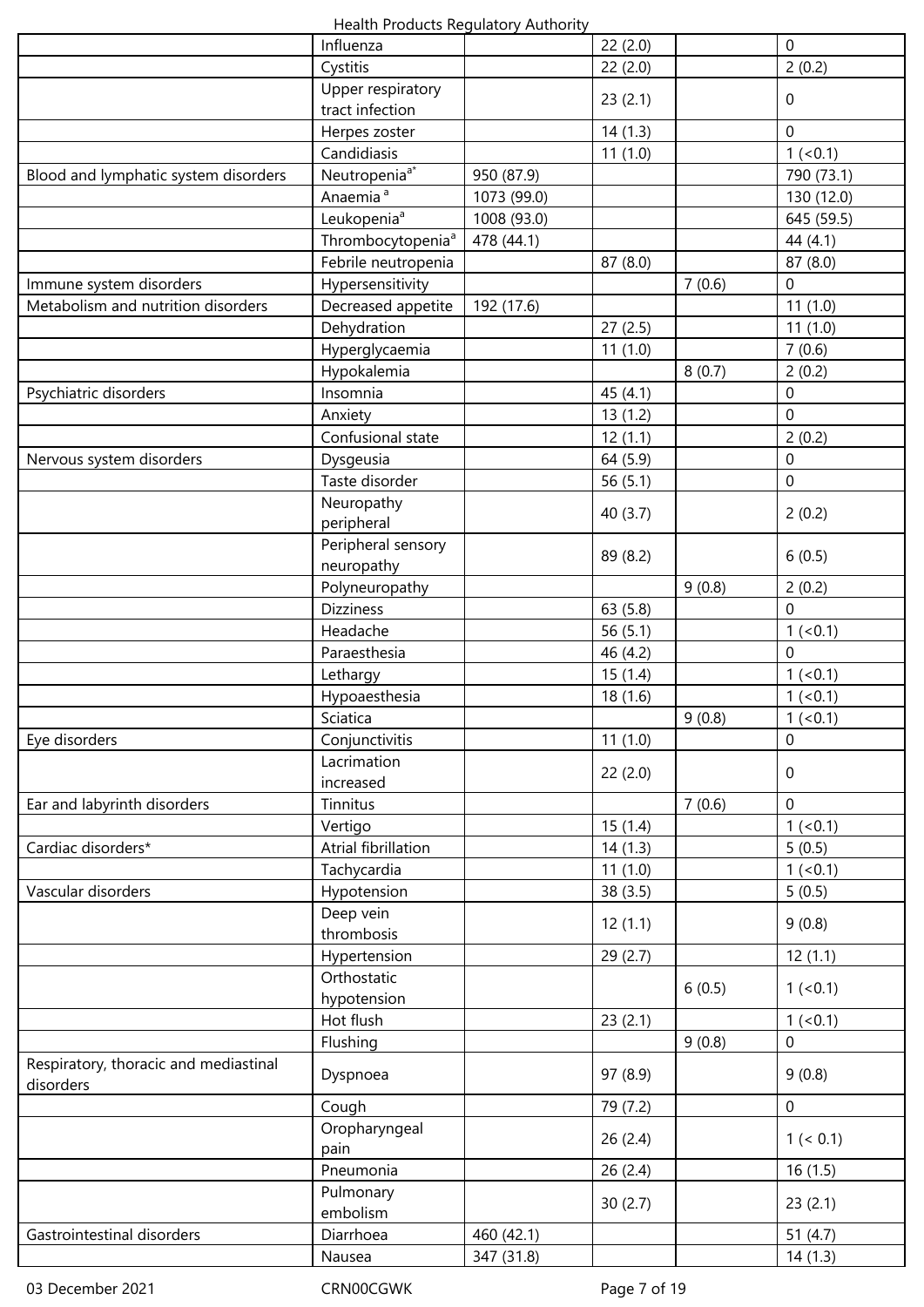|                                                         | Health Products Regulatory Authority |            |            |        |                  |
|---------------------------------------------------------|--------------------------------------|------------|------------|--------|------------------|
|                                                         | Vomiting                             | 207 (19.0) |            |        | 14(1.3)          |
|                                                         | Constipation                         | 202 (18.5) |            |        | 8(0.7)           |
|                                                         | Abdominal pain                       |            | 105 (9.6)  |        | 15(1.4)          |
|                                                         | Dyspepsia                            |            | 53 (4.9)   |        | $\mathbf 0$      |
|                                                         | Abdominal pain<br>upper              |            | 46 (4.2)   |        | 1 (< 0.1)        |
|                                                         | Haemorrhoids                         |            | 22(2.0)    |        | $\boldsymbol{0}$ |
|                                                         | Gastroesophageal                     |            |            |        |                  |
|                                                         | reflux disease                       |            | 26(2.4)    |        | 1 (< 0.1)        |
|                                                         | Rectal<br>haemorrhage                |            | 14(1.3)    |        | 4(0.4)           |
|                                                         | Dry mouth                            |            | 19 (1.7)   |        | 2(0.2)           |
|                                                         | Abdominal                            |            |            |        |                  |
|                                                         | distension                           |            | 14(1.3)    |        | 1 (< 0.1)        |
|                                                         | Stomatitis                           |            | 46 (4.2)   |        | 2(0.2)           |
| Skin and subcutaneous tissue disorders                  | Alopecia                             |            | 80(7.3)    |        | $\mathbf 0$      |
|                                                         | Dry skin                             |            | 23(2.1)    |        | $\mathbf 0$      |
|                                                         | Erythema                             |            |            | 8(0.7) | $\mathbf 0$      |
|                                                         | Nail disorder                        |            |            | 8(0.7) | $\boldsymbol{0}$ |
| Musculoskeletal and connective tissue<br>disorders      | Back pain                            | 166 (15.2) |            |        | 24(2.2)          |
|                                                         | Arthralgia                           |            | 88 (8.1)   |        | 9(0.8)           |
|                                                         |                                      |            |            |        |                  |
|                                                         | Pain in extremity                    |            | 76 (7.0)   |        | 9(0.8)           |
|                                                         | Muscle spasms                        |            | 51 $(4.7)$ |        | $\mathbf 0$      |
|                                                         | Myalgia                              |            | 40 (3.7)   |        | 2(0.2)           |
|                                                         | Musculoskeletal<br>chest pain        |            | 34(3.1)    |        | 3(0.3)           |
|                                                         | Muscular weakness                    |            | 31(2.8)    |        | 1(0.2)           |
|                                                         | Flank pain                           |            | 17(1.6)    |        | 5(0.5)           |
| Renal and urinary disorders                             | Acute renal failure                  |            | 21(1.9)    |        | 14(1.3)          |
|                                                         | Renal failure                        |            |            | 8(0.7) | 6(0.5)           |
|                                                         | Dysuria                              |            | 52 (4.8)   |        | $\boldsymbol{0}$ |
|                                                         | Renal colic                          |            | 14(1.3)    |        | 2(0.2)           |
|                                                         | Haematuria                           | 205 (18.8) |            |        | 33(3.0)          |
|                                                         | Pollakiuria                          |            | 26(2.4)    |        | 2(0.2)           |
|                                                         | Hydronephrosis                       |            | 25(2.3)    |        | 13(1.2)          |
|                                                         | Urinary retention                    |            | 36(3.3)    |        | 4(0.4)           |
|                                                         | Urinary<br>incontinence              |            | 22(2.0)    |        | $\boldsymbol{0}$ |
|                                                         | Ureteric                             |            |            | 8(0.7) | 6(0.5)           |
|                                                         | obstruction                          |            |            |        |                  |
| Reproductive system and breast<br>disorders             | Pelvic pain                          |            | 20(1.8)    |        | 5(0.5)           |
| General disorders and administration<br>site conditions | Fatigue                              | 333 (30.5) |            |        | 42 (3.8)         |
|                                                         | Asthenia                             | 227 (20.8) |            |        | 32(2.9)          |
|                                                         | Pyrexia                              |            | 90(8.2)    |        | 5(0.5)           |
|                                                         | Peripheral oedema                    |            | 96 (8.8)   |        | 2(0.2)           |
|                                                         | Mucosal                              |            |            |        |                  |
|                                                         | inflammation                         |            | 23(2.1)    |        | 1 (< 0.1)        |
|                                                         | Pain                                 |            | 36(3.3)    |        | 7(0.6)           |
|                                                         | Chest pain                           |            | 11(1.0)    |        | 2(0.2)           |
|                                                         | Oedema                               |            |            | 8(0.7) | $1 (-0.1)$       |
|                                                         | Chills                               |            | 12(1.1)    |        | $\boldsymbol{0}$ |
|                                                         | Malaise                              |            | 21(1.9)    |        | $\boldsymbol{0}$ |
| Investigations                                          | Weight decreased                     |            | 81(7.4)    |        | $\overline{0}$   |
|                                                         | Aspartate                            |            | 13(1.2)    |        | $1 (-0.1)$       |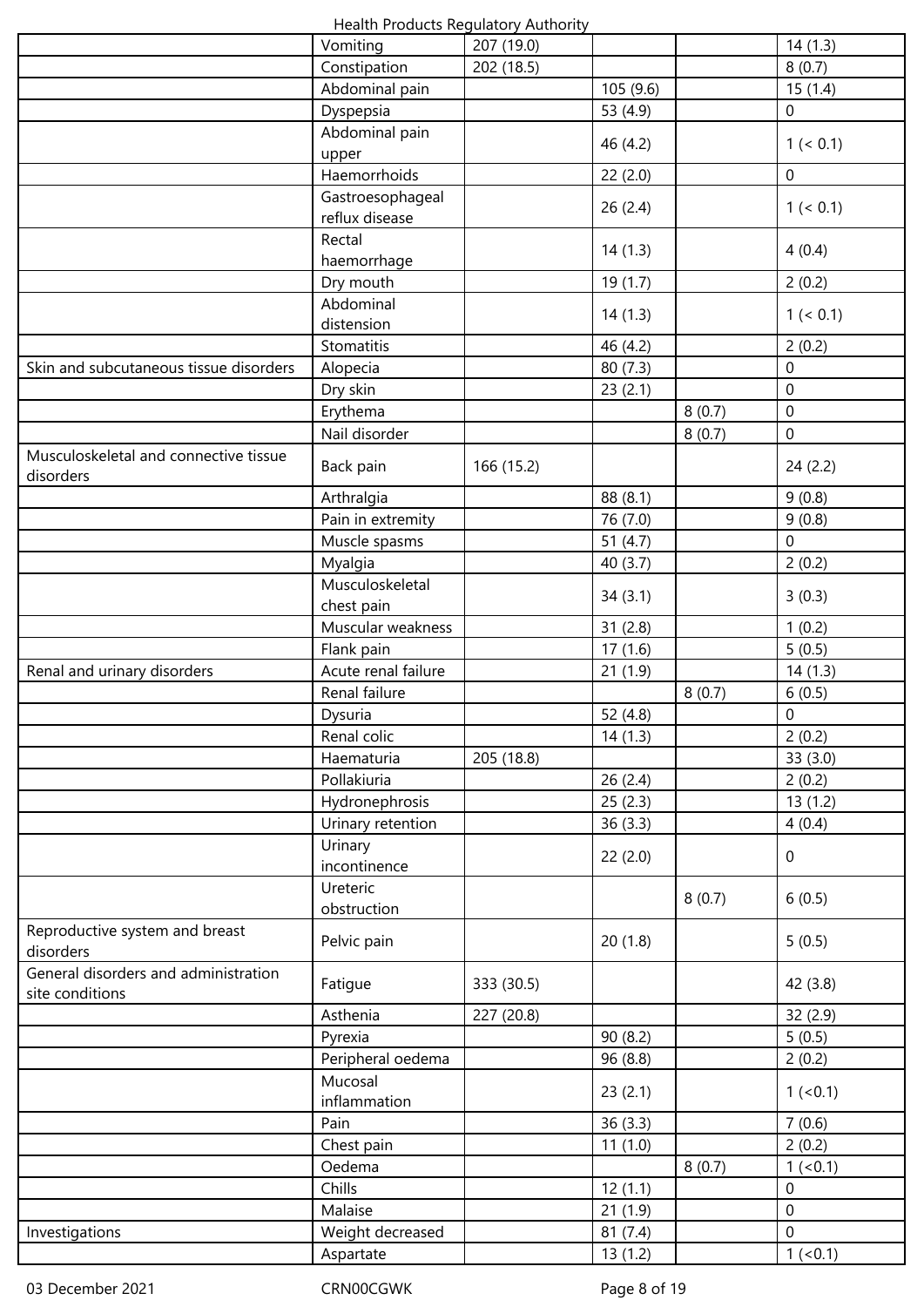| aminotransferase |  |        |         |
|------------------|--|--------|---------|
| increased        |  |        |         |
| Transaminases    |  |        |         |
| increased        |  | 7(0.6) | (< 0.1) |

a based-on laboratory values

\* see detailed section below

## Description of selected adverse reactions

## *Neutropenia, and associated clinical events*

The use of G-CSF has been shown to limit the incidence and severity of neutropenia (see sections 4.2 and 4.4).

Incidence of grade ≥3 neutropenia based on laboratory data varied depending on use of G-CSF from 44.7% to 76.7%, with the lowest incidence reported when G-CSF prophylaxis was used. Similarly, the incidence of grade ≥ 3 febrile neutropenia ranged from 3.2% to 8.6%.

Neutropenic complications (including febrile neutropenia, neutropenic infection/sepsis and neutropenic colitis) which in some cases resulted in a fatal outcome, were reported in 4.0% of the patients when primary G-CSF prophylaxis was used, and in 12.8% of the patients otherwise.

## *Cardiac disorders and arrhythmias*

In the pooled analysis, cardiac events were reported in 5.5% of the patients of which 1.1% had grade ≥3 cardiac arrhythmias. The incidence of tachycardia on cabazitaxel was 1.0%, of which less than 0.1% were grade ≥3. The incidence of atrial fibrillation was 1.3%.. Cardiac failure events were reported for 2 patients (0.2%), one of which resulted in a fatal outcome. Fatal ventricular fibrillation was reported in 1 patient (0.3%), and cardiac arrest in 3 patients (0.5%). None were considered related by the investigator.

## *Haematuria*

In the pooled analysis, haematuria all grades frequency was 18.8% at 25 mg/m<sup>2</sup> (see section 5.1). Confounding causes when documented, such as disease progression, instrumentation, infection or anticoagulation/NSAID/acetylsalicylic acid therapy were identified in nearly half of the cases.

## *Other laboratory abnormalities*

In pooled analysis, the incidence of grade ≥3 anaemia, increased AST, ALT, and bilirubin based on laboratory abnormalities were 12.0%, 1.3%, 1.0%, and 0.5%, respectively.

## *Gastrointestinal disorders*

Colitis, enterocolitis, gastritis, neutropenic enterocolitis have been observed. Gastrointestinal hemorrhage and perforation, ileus and intestinal obstruction have also been reported (see section 4.4).

## *Respiratory disorders*

Cases of interstitial pneumonia/pneumonitis and interstitial lung disease, sometimes fatal have been reported with an unknown frequency (cannot be estimated from the available data) (see section 4.4).

## *Renal and urinary disorders*

Cystitis due to radiation recall phenomenon, including haemorrhagic cystitis, were reported uncommonly.

Paediatric population See section 4.2

Other special populations *Elderly population* 

Of the 1092 patients treated with cabazitaxel 25 mg/m<sup>2</sup> in the prostate cancer studies, 755 patients were 65 years or over including 238 patients older than 75 years. The following non hematologic adverse reactions were reported at rates ≥5% higher in patients 65 years of age or greater compared to younger patients: fatigue (33.5% vs. 23.7%), asthenia (23.7 vs. 14.2%), constipation (20.4% vs. 14.2%) and dyspnoea (10.3% vs. 5.6%) respectively. Neutropenia (90.9% vs. 81.2%) and thrombocytopenia (48.8% vs. 36.1%) were also 5% higher in patients 65 years of age or greater compared to younger patients. Grade ≥3 neutropenia and febrile neutropenia were reported with the highest difference rates between both groups of age (respectively 14% and 4% higher in patients ≥ 65 years old compared to patients < 65 years old) (see sections 4.2 and 4.4).

## Reporting of suspected adverse reactions

Reporting suspected adverse reactions after authorisation of the medicinal product is important. It allows continued monitoring of the benefit/risk balance of the medicinal product. Healthcare professionals are asked to report any suspected adverse reactions via the national reporting system: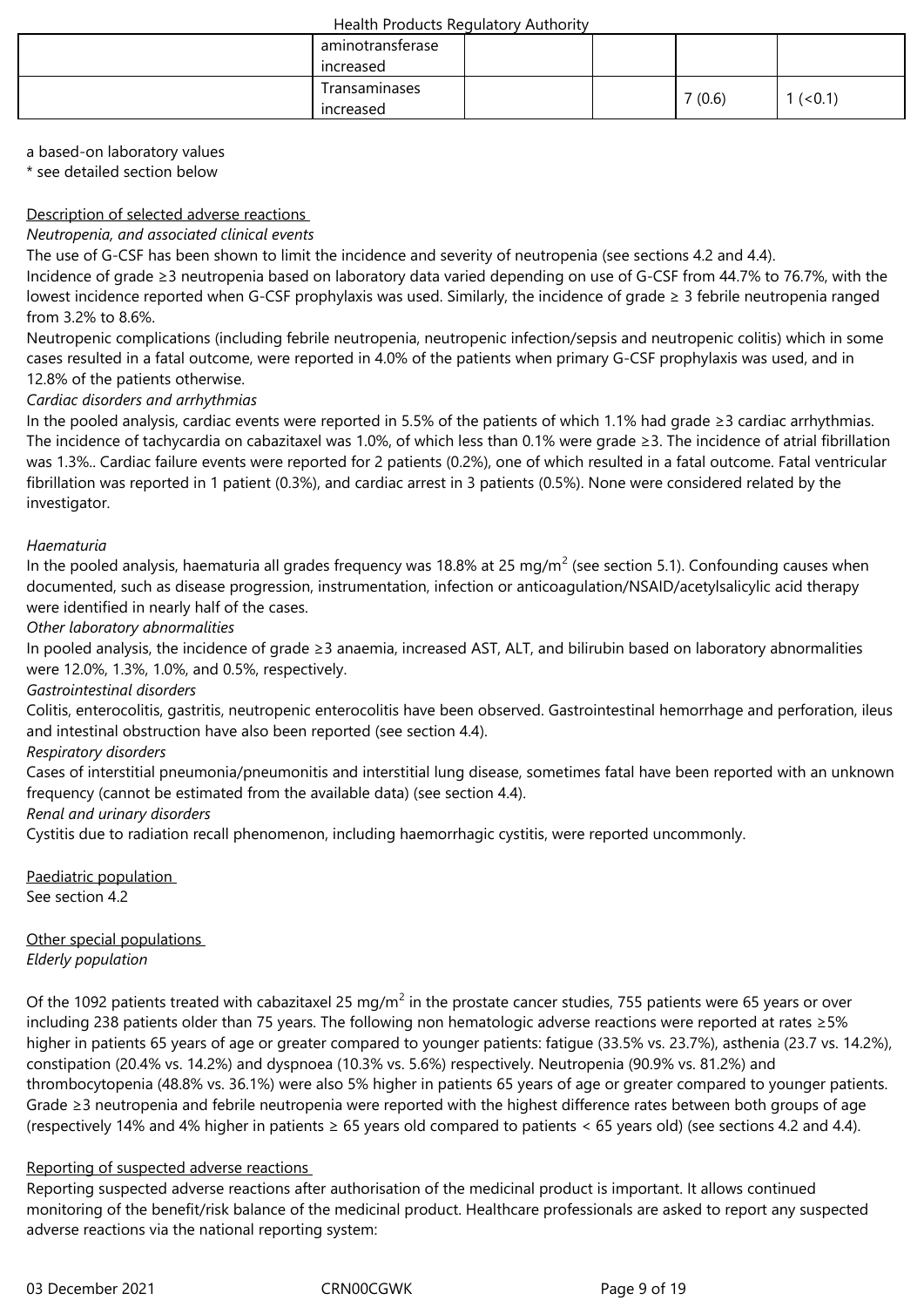HPRA Pharmacovigilance Website: www.hpra.ie.

### **4.9 Overdose**

There is no known antidote to cabazitaxel. The anticipated complications of overdose would consist of exacerbation of adverse reactions as bone marrow suppression and gastrointestinal disorders.

In case of overdose, the patient should be kept in a specialised unit and closely monitored. Patients should receive therapeutic G-CSF as soon as possible after discovery of overdose. Other appropriate symptomatic measures should be taken.

#### **5 PHARMACOLOGICAL PROPERTIES**

#### **5.1 Pharmacodynamic properties**

Pharmacotherapeutic group: Antineoplastic agents, taxanes, ATC code: L01CD04

#### Mechanism of action

Cabazitaxel is an antineoplastic agent that acts by disrupting the microtubular network in cells. Cabazitaxel binds to tubulin and promotes the assembly of tubulin into microtubules while simultaneously inhibiting their disassembly. This leads to the stabilisation of microtubules, which results in the inhibition of mitotic and interphase cellular functions.

#### Pharmacodynamic effects

Cabazitaxel demonstrated a broad spectrum of antitumour activity against advanced human tumours xenografted in mice. Cabazitaxel is active in docetaxel-sensitive tumours. In addition, cabazitaxel demonstrated activity in tumour models insensitive to chemotherapy including docetaxel.

#### Clinical efficacy and safety

The efficacy and safety of cabazitaxel in combination with prednisone or prednisolone were evaluated in a randomised, open-label, international, multi-center, phase III study (EFC6193 study), in patients with metastatic castration resistant prostate cancer previously treated with a docetaxel containing regimen.

Overall survival (OS) was the primary efficacy endpoint of the study.

Secondary endpoints included Progression Free Survival [PFS (defined as time from randomization to tumour progression, Prostatic Specific Antigen (PSA) progression, pain progression, or death due to any cause, whichever occurred first], Tumour Response Rate based on Response Evaluation Criteria in Solid Tumours (RECIST), PSA Progression (defined as a ≥25% increase or >50% in PSA non-responders or responders respectively), PSA response (declines in serum PSA levels of at least 50%), pain progression [assessed using the Present Pain Intensity (PPI) scale from the McGill-Melzack questionnaire and an Analgesic Score (AS)] and pain response (defined as 2-point greater reduction from baseline median PPI with no concomitant increase in AS, or reduction of ≥50% in analgesic use from baseline mean AS with no concomitant increase in pain).

A total of 755 patients were randomised to receive either cabazitaxel 25 mg/m<sup>2</sup> intravenously every 3 weeks for a maximum of 10 cycles with prednisone or prednisolone 10 mg orally daily (n=378), or to receive mitoxantrone 12 mg/m<sup>2</sup> intravenously every 3 weeks for a maximum of 10 cycles with prednisone or prednisolone 10 mg orally daily (n=377).

This study included patients over 18 years of age with metastatic castration resistant prostate cancer either measurable by RECIST criteria or non-measurable disease with rising PSA levels or appearance of new lesions, and Eastern Cooperative Oncology Group (ECOG) performance status 0 to 2. Patients had to have neutrophils >1,500/mm<sup>3</sup>, platelets >100,000/mm<sup>3</sup>, haemoglobin >10 g/dl, creatinine <1.5 x ULN, total bilirubin <1 x ULN, AST and ALT <1.5 x ULN.

Patients with a history of congestive heart failure, or myocardial infarction within last 6 months, or patients with uncontrolled cardiac arrhythmias, angina pectoris, and/or hypertension were not included in the study.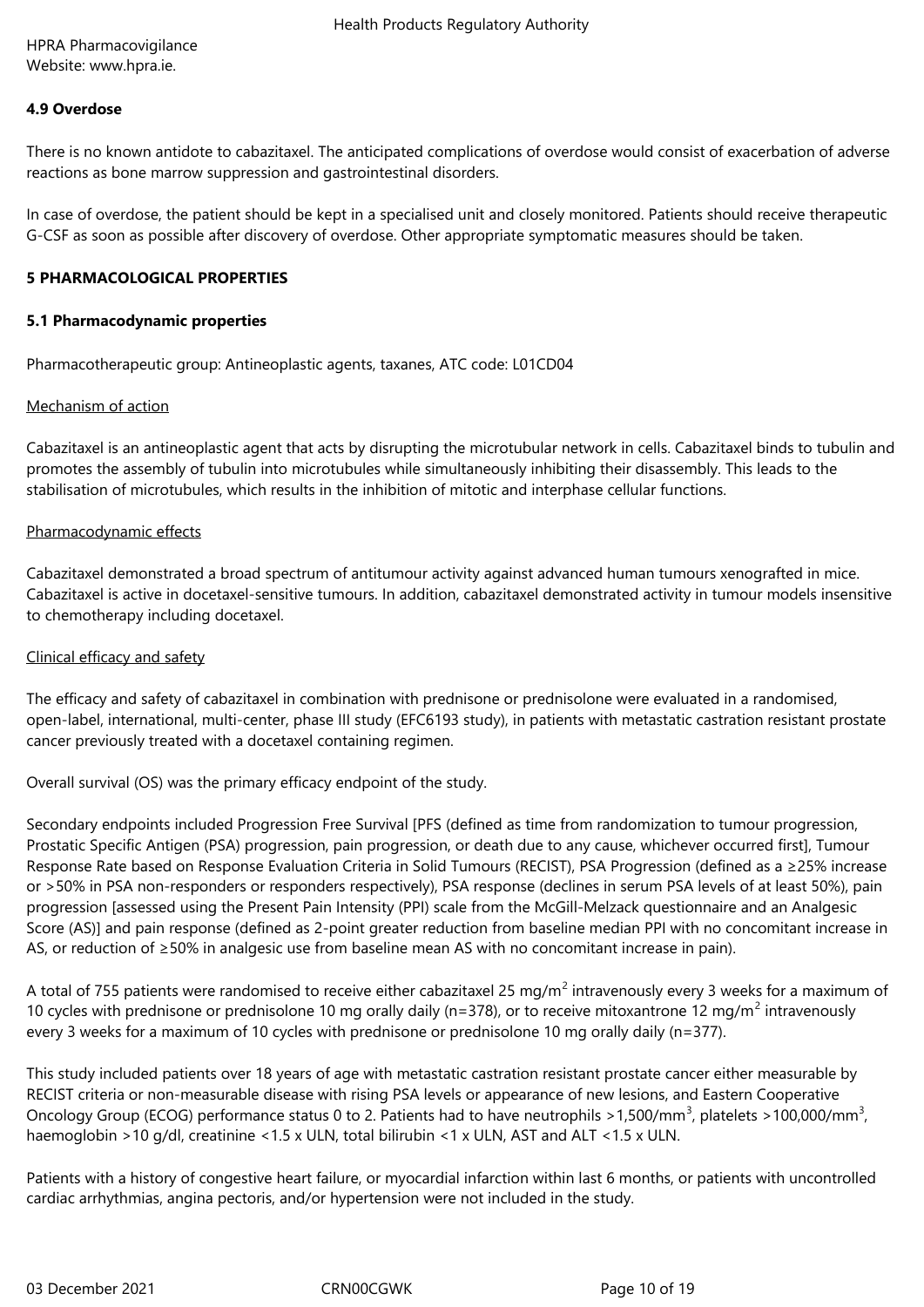Demographics, including age, race, and ECOG performance status (0 to 2), were balanced between the treatment arms. In the cabazitaxel group, the mean age was 68 years, range (46-92) and the racial distribution was 83.9% Caucasian, 6.9% Asian/Oriental, 5.3% Black and 4% Others.

The median number of cycles was 6 in the cabazitaxel group and 4 in the mitoxantrone group. The number of patients who completed the study treatment (10 cycles) was respectively 29.4% and 13.5% in the cabazitaxel group and in the comparator group.

Overall survival was significant longer with cabazitaxel compared to mitoxantrone (15.1 months versus 12.7 respectively), with a 30% reduction in the risk of death compared to mitoxantrone (see table 3 and figure 1).

A sub-group of 59 patients received prior cumulative dose of docetaxel <225 mg/m<sup>2</sup> (29 patients in cabazitaxel arm, 30 patients in mitoxantrone arm). There was no significant difference in overall survival in this group of patients (HR (95%CI) 0.96 (0.49-1.86)).

Table 3 - Efficacy of cabazitaxel in EFC6193 study in the treatment of patients with metastatic castration resistant prostate cancer

|                                    | Cabazitaxel + prednisone | mitoxantrone + prednisone |
|------------------------------------|--------------------------|---------------------------|
|                                    | $n = 378$                | $n = 377$                 |
| <b>Overall survival</b>            |                          |                           |
| Number of patients with deaths (%) | 234 (61.9%)              | 279 (74%)                 |
| Median survival (months) (95% CI)  | $15.1(14.1-16.3)$        | 12.7 (11.6-13.7)          |
| Hazard Ratio $(HR)^1$ (95% CI)     | $0.70(0.59 - 0.83)$      |                           |
| p-value                            | < 0.0001                 |                           |

 $1$ HR estimated using Cox model; a hazard ratio of less than 1 favours Cabazitaxel

Figure 1: Kaplan Meier overall survival curves (EFC6193)

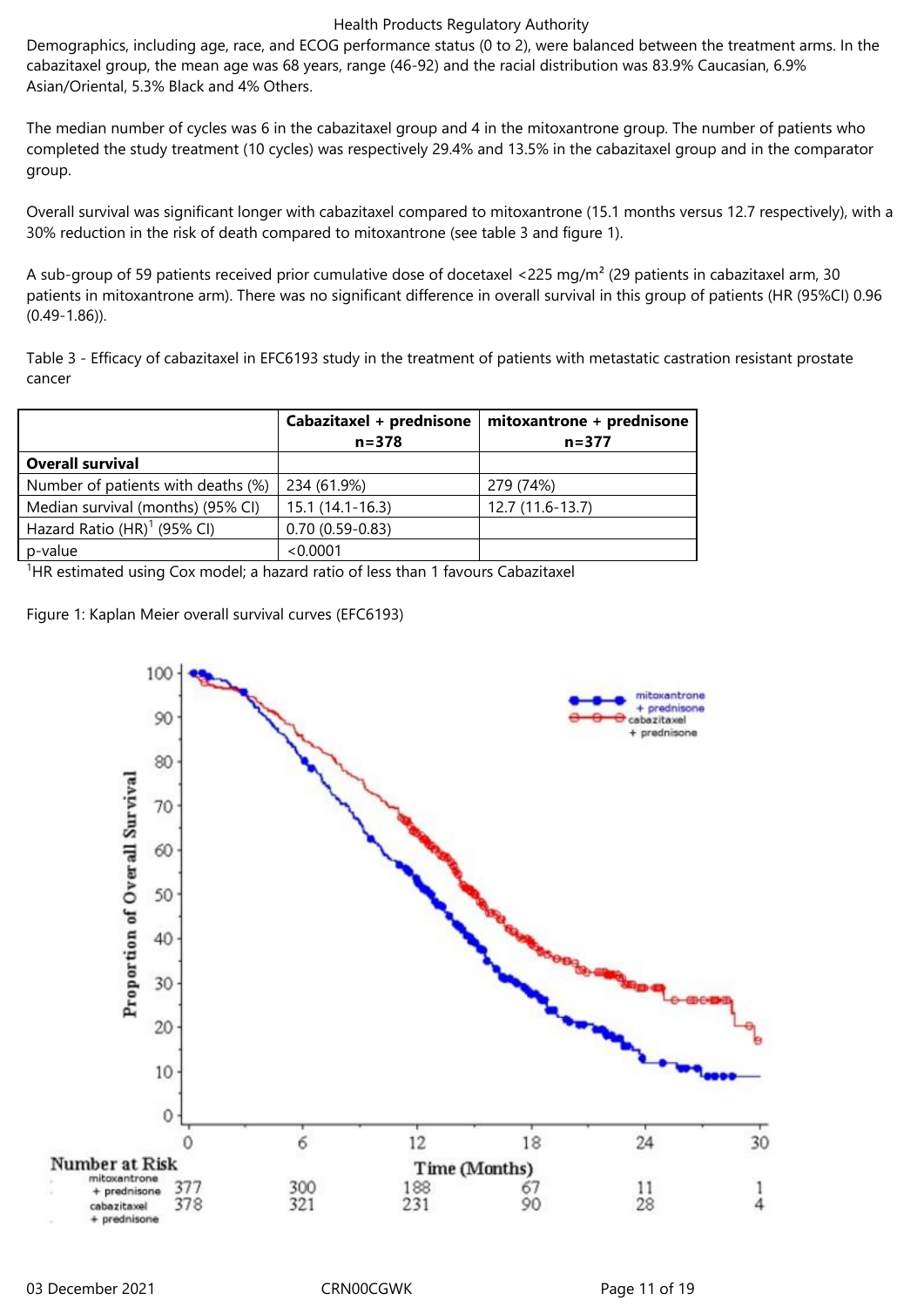There was an improvement in PFS in the cabazitaxel arm compared to mitoxantrone arm, 2.8 (2.4-3.0) months versus 1.4 (1.4-1.7) respectively, HR (95%CI) 0.74 (0.64-0.86), p<0.0001.

There was a significant higher rate of tumour response of 14.4% (95%CI: 9.6-19.3) in patients in the cabazitaxel arm compared to 4.4% (95%CI: 1.6-7.2) for patients in the mitoxantrone arm, p=0.0005.

PSA secondary endpoints were positive in the cabazitaxel arm. There was a median PSA progression of 6.4 months (95%CI: 5.1-7.3) for patients in cabazitaxel arm, compared to 3.1 months (95%CI:

2.2-4.4) in the mitoxantrone arm, HR 0.75 months (95%CI: 0.63-0.90), p=0.0010. The PSA response was 39.2% in patients on cabazitaxel arm (95%CI: 33.9-44.5) versus 17.8% of patients on mitoxantrone (95%CI: 13.7-22.0), p=0.0002.

There was no statistical difference between both treatment arms in pain progression and pain response.

In a non-inferiority, multicenter, multinational, randomized, open label phase III study (EFC11785 study), 1200 patients with metastatic castration resistant prostate cancer, previously treated with a docetaxel-containing regimen, were randomized to receive either cabazitaxel 25 mg/m<sup>2</sup> (n=602) or 20 mg/m<sup>2</sup> (n=598) dose. Overall survival (OS) was the primary efficacy end-point.

The study met its primary objective of demonstrating the non-inferiority of cabazitaxel 20 mg/m<sup>2</sup> in comparison with 25 mg/m<sup>2</sup> (see table 4). A statistically significantly higher percentage ( $p$ <0.001) of patients showed a PSA response in the 25 mg/m<sup>2</sup> group (42.9%) compared to the 20 mg/m<sup>2</sup> group (29.5%). A statistically significantly higher risk of PSA progression in patients with the 20 mg/m<sup>2</sup> dose with respect to the 25 mg/m<sup>2</sup> dose was observed (HR 1.195 ; 95%CI: 1.025 to 1.393). There was no statistically difference with regards to the other secondary endpoints (PFS, tumour and pain response, tumour and pain progression, and four subcategories of FACT-P).

Table 4 - Overall survival in EFC11785 study in cabazitaxel 25 mg/m<sup>2</sup> arm versus cabazitaxel 20 mg/m<sup>2</sup> arm (Intent-to–treat analysis) – Efficacy primary endpoint

|                                   | CBZ20+PRED<br>$n = 598$ | CBZ25+PRED<br>$n = 602$ |
|-----------------------------------|-------------------------|-------------------------|
| <b>Overall Survival</b>           |                         |                         |
| Number of deaths, n (%)           | 497 (83.1 %)            | 501 (83.2%)             |
| Median survival (95% CI) (months) | 13.4 (12.19 to 14.88)   | 14.5 (13.47 to 15.28)   |
| Hazard Ratio <sup>a</sup>         |                         |                         |
| versus CBZ25+PRED                 | 1.024                   |                         |
| 1-sided 98.89% UCI                | 1.184                   |                         |
| 1-sided 95% LCI                   | 0.922                   |                         |

CBZ20=Cabazitaxel 20 mg/m<sup>2</sup>, CBZ25=Cabazitaxel 25 mg/m<sup>2</sup>, PRED=Prednisone/Prednisolone

CI=confidence interval, LCI=lower bound of the confidence interval, UCI=upper bound of the confidence interval *a* Hazard ratio is estimated using a Cox Proportional Hazards regression model. A hazard ratio < 1 indicates a lower risk of cabazitaxel 20 mg/m<sup>2</sup> with respect to 25 mg/m<sup>2</sup>.

The safety profile of cabazitaxel 25 mg/m<sup>2</sup> observed in study EFC11785 was qualitatively and quantitatively similar to that observed in the study EFC6193. Study EFC11785 demonstrated a better safety profile for the cabazitaxel 20 mg/m<sup>2</sup> dose.

Table 5 - Summary of safety data for cabazitaxel 25 mg/m<sup>2</sup> arm versus cabazitaxel 20 mg/m<sup>2</sup> arm in EFC11785 study

|                                                          |           | CBZ20+PRED                                                                                 | CBZ25+PRED                                                                                                                                 |
|----------------------------------------------------------|-----------|--------------------------------------------------------------------------------------------|--------------------------------------------------------------------------------------------------------------------------------------------|
|                                                          |           | $n = 580$                                                                                  | $n = 595$                                                                                                                                  |
| Median number of cycles/ median duration of<br>treatment |           | 6/18 weeks                                                                                 | 7/21 weeks                                                                                                                                 |
| Number of patients with dose reduction<br>n(%)           |           | From 20 to 15 mg/m <sup>2</sup> : 58 (10.0%)<br>From 15 to 12 mg/m <sup>2</sup> : 9 (1.6%) | From 25 to 20 mg/m <sup>2</sup> : 128 (21.5%)<br>From 20 to 15 mg/m <sup>2</sup> : 19 (3.2%)<br>From 15 to 12 mg/m <sup>2</sup> : 1 (0.2%) |
| All grade adverse reactions <sup>a</sup> $(\%)$          |           |                                                                                            |                                                                                                                                            |
| Diarrhoea                                                |           | 30.7                                                                                       | 39.8                                                                                                                                       |
| Nausea                                                   |           | 24.5                                                                                       | 32.1                                                                                                                                       |
| Fatigue                                                  |           | 24.7                                                                                       | 27.1                                                                                                                                       |
| Haematuria                                               |           | 14.1                                                                                       | 20.8                                                                                                                                       |
| 03 December 2021                                         | CRN00CGWK | Page 12 of 19                                                                              |                                                                                                                                            |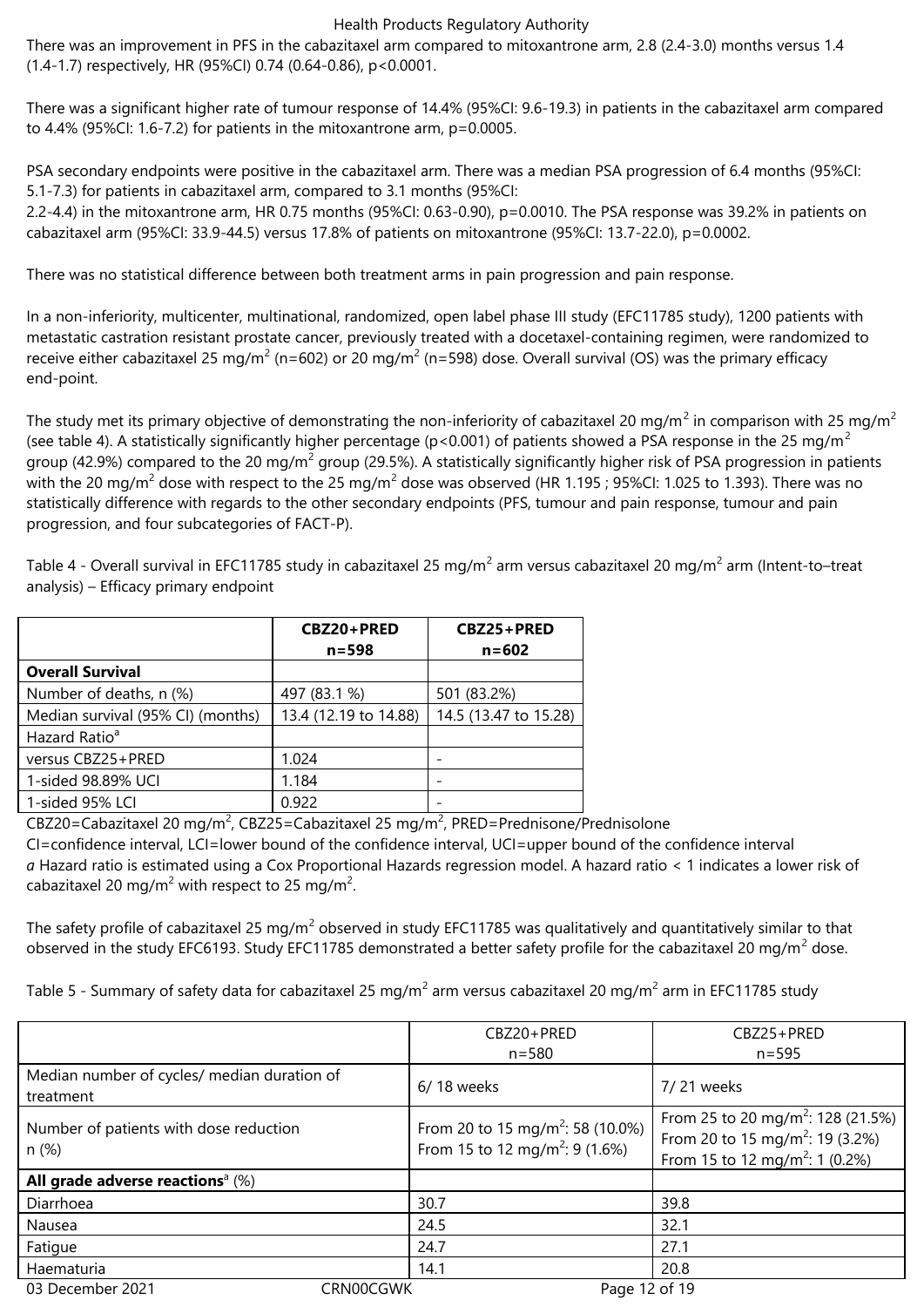| 15.3 | 19.7 |
|------|------|
| 13.1 | 18.5 |
| 14.5 | 18.2 |
| 17.6 | 18.0 |
| 11.0 | 13.9 |
| 3.1  | 10.9 |
| 6.9  | 10.8 |
| 6.6  | 10.6 |
| 7.1  | 10.6 |
|      |      |
| 2.4  | 9.6  |
| 2.1  | 9.2  |
|      |      |
| 41.8 | 73.3 |
| 9.9  | 13.7 |
| 2.6  | 4.2  |
|      |      |

CBZ20=Cabazitaxel 20 mg/m<sup>2</sup>, CBZ25=Cabazitaxel 25 mg/m<sup>2</sup>, PRED=Prednisone/Prednisolone

*a* All grade adverse reactions with an incidence higher than 10%

*b* Grade ≥ 3 adverse reactions with an incidence higher than 5%

*c* Based on laboratory values

In a prospective, multinational, randomized, active-controlled and open-label phase IV study (LPS14201/ CARD study) 255 patients with metastatic castration resistant prostate cancer (mCRPC), previously treated in any order with a docetaxel containing regimen and with an AR-targeted agent (abiraterone or enzalutamide, with disease progression within 12 months of treatment initiation), were randomized to receive either cabazitaxel 25 mg/m2 every 3 week plus prednisone/prednisolone 10 mg daily (n=129) or AR-targeted agents (abiraterone 1000 mg once daily plus prednisone/prednisolone 5 mg twice daily or enzalutamide 160 mg once daily) (n=126). Radiographic progression free-survival (rPFS) as defined by Prostate Cancer Working Group-2 (PCWG2) was the primary endpoint. Secondary endpoints included overall survival, progression-free survival, PSA response and tumour response.

Demographics and disease characteristics were balanced between treatment arms. At baseline, the overall median age was 70 years, 95% of patients had an ECOG PS of 0 to 1 and median Gleason score was 8. Sixty one percent (61%) of the patients had their prior treatment with an AR-targeted agent after prior docetaxel.

The study met its primary endpoint: rPFS was significantly longer with cabazitaxel compared to AR-targeted agent (8.0 months versus 3.7 respectively), with a 46% reduction in the risk of radiographic progression compared to AR-targeted agent (see table 6 and figure 2).

Table 6 - Efficacy of cabazitaxel in CARD study in the treatment of patients with metastatic castration resistant prostate cancer (Intent-to–treat analysis) – Radiographic progression free-survival (rPFS)

|                                                                                              | Cabazitaxel               | AR-targeted agent       |
|----------------------------------------------------------------------------------------------|---------------------------|-------------------------|
|                                                                                              | + prednisone/prednisolone | Abiraterone +           |
|                                                                                              | + G-CSF                   | prednisone/prednisolone |
|                                                                                              |                           | or                      |
|                                                                                              |                           | Enzalutamide            |
|                                                                                              | $n = 129$                 | $n = 126$               |
| Number of events at the cut-off date (%)                                                     | 95 (73.6%)                | 101 (80.2%)             |
| Median rPFS (months) (95% CI)                                                                | 8.0 (5.7 to 9.2)          | 3.7 (2.8 to 5.1)        |
| Hazard Ratio (HR) (95% CI)                                                                   | 0.54 (0.40 to 0.73)       |                         |
| $p$ -value $1$                                                                               | < 0.0001                  |                         |
| $\blacksquare$<br>$\cdot$ $\cdot$<br>$\sim$ $\sim$ $\sim$ $\sim$ $\sim$ $\sim$ $\sim$ $\sim$ |                           |                         |

<sup>1</sup>stratified log-rank test, significance threshold =  $0.05$ 

Figure 2 - Primary endpoint: Kaplan-Meier plot of radiographic PFS (ITT Population)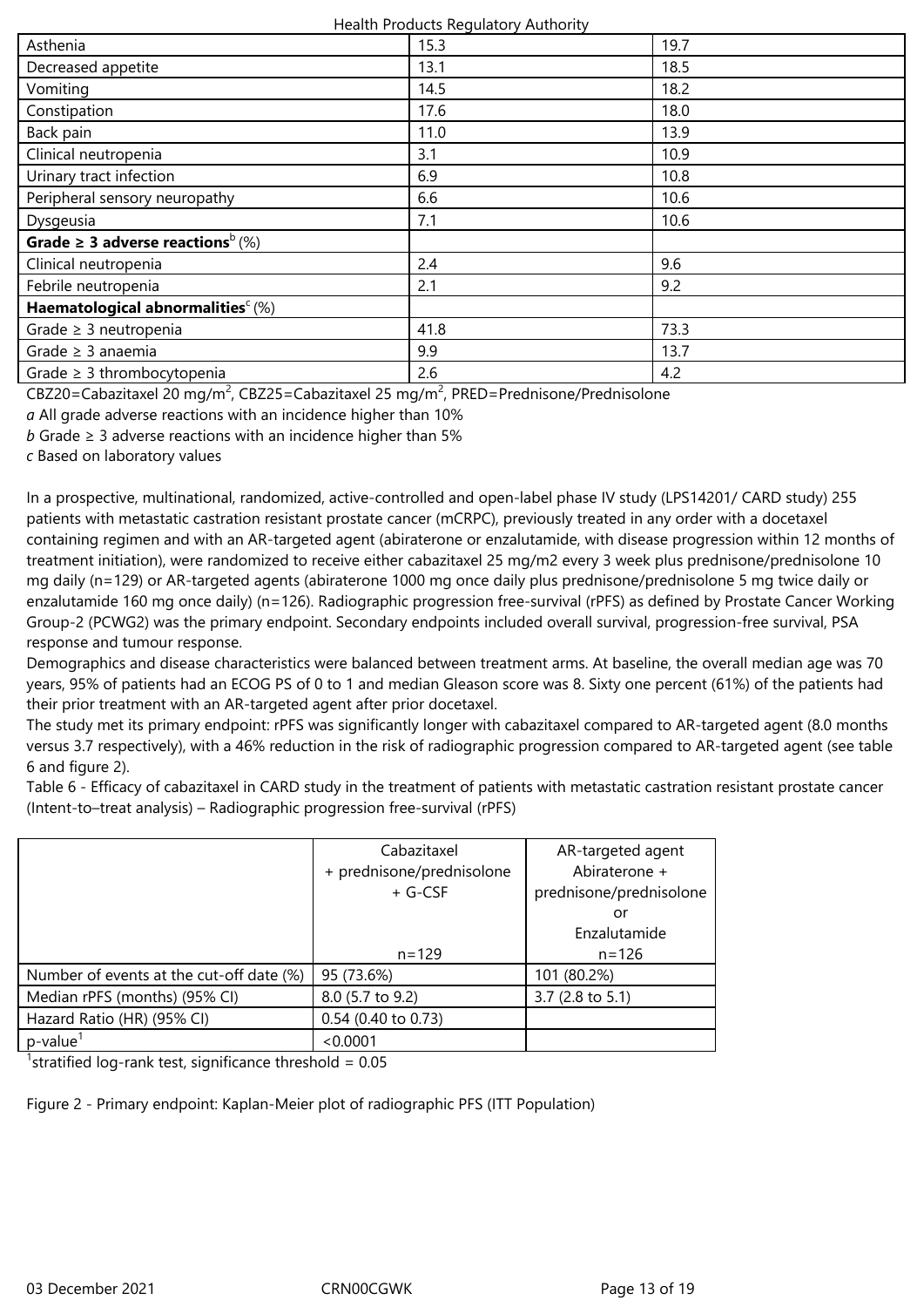

Tick marks indicate censored data.

Planned subgroup analyses for rPFS based on stratification factors at randomization yielded a hazard ratio of 0.61 (95% CI: 0.39 to 0.96) in patients who received a prior AR-targeted agent before docetaxel and a hazard ratio of 0.48 (95% CI: 0.32 to 0.70) in patients who received a prior AR-targeted agent after docetaxel.

Cabazitaxel was statistically superior to the AR-targeted comparators for each of the alpha-protected key secondary endpoints including overall survival (13.6 months for cabazitaxel arm versus 11.0 months for AR-targeted agent arm, HR 0.64, 95%CI: 0.46 to 0.89; p=0.008), progression-free survival (4.4 months for cabazitaxel arm versus 2.7 months for AR-targeted agent arm, HR 0.52; 95%CI: 0.40 to 0.68), confirmed PSA response (36.3% for cabazitaxel arm versus 14.3% for AR-targeted agent arm, p=0.0003) and best tumour response (36.5% for cabazitaxel arm versus 11.5% for AR-targeted agent arm, p=0.004). The safety profile of cabazitaxel 25 mg/m2 observed in CARD study was overall consistent with that observed in TROPIC and PROSELICA studies (see section 4.8). The incidence of grade ≥ 3 adverse events was 53.2% in cabazitaxel arm versus 46.0% in the AR-targeted agent arm. The incidence of grade ≥ 3 serious adverse events were 31.7% in cabazitaxel arm versus 37.1% in the AR-targeted agent arm. The incidence of patients who permanently discontinued study treatment due to adverse events was 19.8% in cabazitaxel arm versus 8.1% in the AR-targeted agent arm. The incidence of patients having an adverse event leading to death was 5.6% in cabazitaxel arm versus 10.5% in the AR-targeted agent arm.

## Paediatric population

The European Medicines Agency has waived the obligation to submit the results of studies with cabazitaxel in all subsets of the paediatric population in the indication of prostate cancer (see section 4.2 for information on paediatric use).

Cabazitaxel was evaluated in an open label, multi-center Phase 1/2 study conducted in a total of 39 paediatric patients (aged between 4 to 18 years for the phase 1 part of the study and between 3 to 16 years for the phase 2 part of the study). The phase 2 part did not demonstrate efficacy of cabazitaxel as single agent in paediatric population with recurrent or refractory diffuse intrinsic pontine glioma (DIPG) and high grade glioma (HGG) treated at 30 mg/m².

## **5.2 Pharmacokinetic properties**

A population pharmacokinetic analysis was carried out in 170 patients including patients with advanced solid tumours (n=69), metastatic breast cancer (n=34) and metastatic prostate cancer (n=67). These patients received cabazitaxel at doses of 10 to 30 mg/m<sup>2</sup> weekly or every 3 weeks.

## Absorption

03 December 2021 CRN00CGWK Page 14 of 19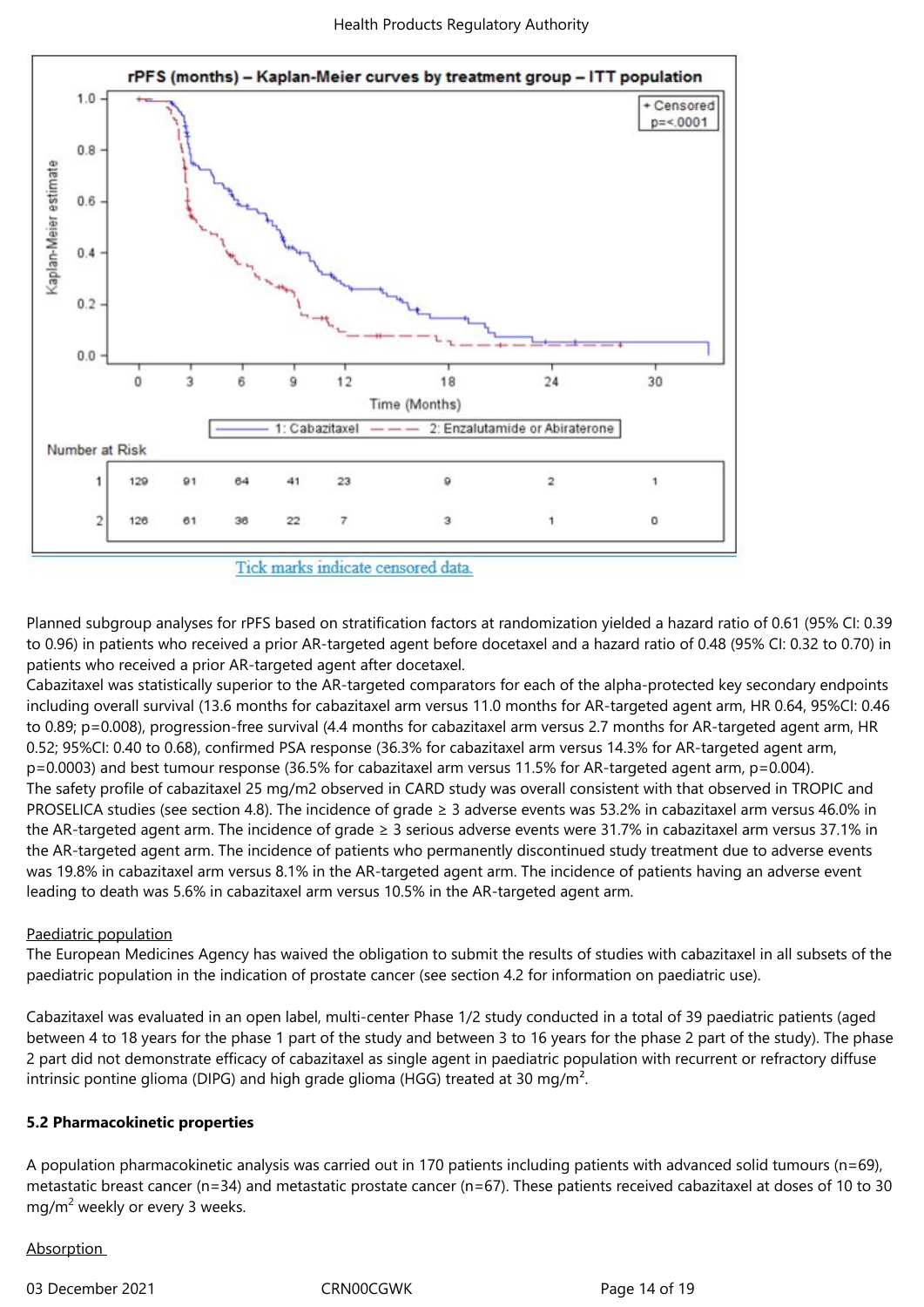After 1-hour intravenous administration at 25 mg/m<sup>2</sup> cabazitaxel in patients with metastatic prostate cancer (n=67), the C<sub>max</sub> was 226 ng/ml (Coefficient of Variation (CV): 107%) and was reached at the end of the 1-hour infusion ( $T_{max}$ ). The mean AUC was 991 ng.h/ml (CV: 34%).

No major deviation to the dose proportionality was observed from 10 to 30 mg/m<sup>2</sup> in patients with advanced solid tumours  $(n=126)$ .

## **Distribution**

The volume of distribution (V<sub>ss</sub>) was 4870 l (2640 l/m<sup>2</sup> for a patient with a median BSA of 1.84 m<sup>2</sup>) at steady state.

*In vitro*, the binding of cabazitaxel to human serum proteins was 89-92% and was not saturable up to 50,000 ng/ml, which covers the maximum concentration observed in clinical studies. Cabazitaxel is mainly bound to human serum albumin (82.0%) and lipoproteins (87.9% for HDL, 69.8% for LDL, and 55.8% for VLDL). The *in vitro* blood-to-plasma concentration ratios in human blood ranged from 0.90 to 0.99 indicating that cabazitaxel was equally distributed between blood and plasma.

## Biotransformation

Cabazitaxel is extensively metabolised in the liver (>95%), mainly by the CYP3A isoenzyme (80% to 90%). Cabazitaxel is the main circulating compound in human plasma. Seven metabolites were detected in plasma (including 3 active metabolites issued form O-demethylations), with the main one accounting for 5% of parent exposure. Around 20 metabolites of cabazitaxel are excreted into human urine and faeces.

Based on *in vitro studies*, the potential risk of inhibition by cabazitaxel at clinically relevant concentrations is possible towards medicinal products that are mainly substrate of CYP3A.

However, a clinical study has shown that cabazitaxel (25 mg/m2 administered as a single 1-hour infusion) did not modify the plasma levels of midazolam, a probe substrate of CYP3A. Therefore, at therapeutic doses, co-administration of CYP3A substrates with cabazitaxel to patients is not expected to have any clinical impact.

There is no potential risk of inhibition of medicinal products that are substrates of other CYP enzymes (1A2, 2B6, 2C9, 2C8, 2C19, 2E1, and 2D6) as well as no potential risk of induction by cabazitaxel on medicinal products that are substrates of CYP1A, CYP2C9, and CYP3A. Cabazitaxel did not inhibit *in vitro* the major biotransformation pathway of warfarin into 7-hydroxywarfarin, which is mediated by CYP2C9. Therefore, no pharmacokinetic interaction of cabazitaxel on warfarin is expected *in vivo*.

*In vitro* cabazitaxel did not inhibit Multidrug-Resistant Proteins (MRP): MRP1 and MRP2 or Organic Cation Transporter (OCT1). Cabazitaxel inhibited the transport of P-glycoprotein (PgP) (digoxin, vinblastin), Breast-Cancer-Resistant-Proteins (BCRP) (methotrexate) and Organic Anion Transporting Polypeptide OATP1B3 (CCK8) at concentrations at least 15 fold what is observed in clinical setting while it inhibited the transport of OATP1B1 (estradiol-17β-glucuronide) at concentrations only 5 fold what is observed in clinical setting. Therefore, the risk of interaction with substrates of MRP, OCT1, PgP, BCRP and OATP1B3 is unlikely *in vivo* at the dose of 25 mg/m<sup>2</sup>. The risk of interaction with OATP1B1 transporter is possible, notably during the infusion duration (1 hour) and up to 20 minutes after the end of the infusion (see section 4.5).

## **Elimination**

After a 1-hour intravenous infusion [<sup>14</sup>C]-cabazitaxel at 25 mg/m<sup>2</sup> in patients, approximately 80% of the administered dose was eliminated within 2 weeks. Cabazitaxel is mainly excreted in the faeces as numerous metabolites (76% of the dose); while renal excretion of cabazitaxel and metabolites account for less than 4% of the dose (2.3% as unchanged medicinal product in urine).

Cabazitaxel had a high plasma clearance of 48.5 l/h (26.4 l/h/m<sup>2</sup> for a patient with a median BSA of 1.84 m<sup>2</sup>) and a long terminal half-life of 95 hours.

## Special populations

## *Elderly patients*

03 December 2021 CRN00CGWK Page 15 of 19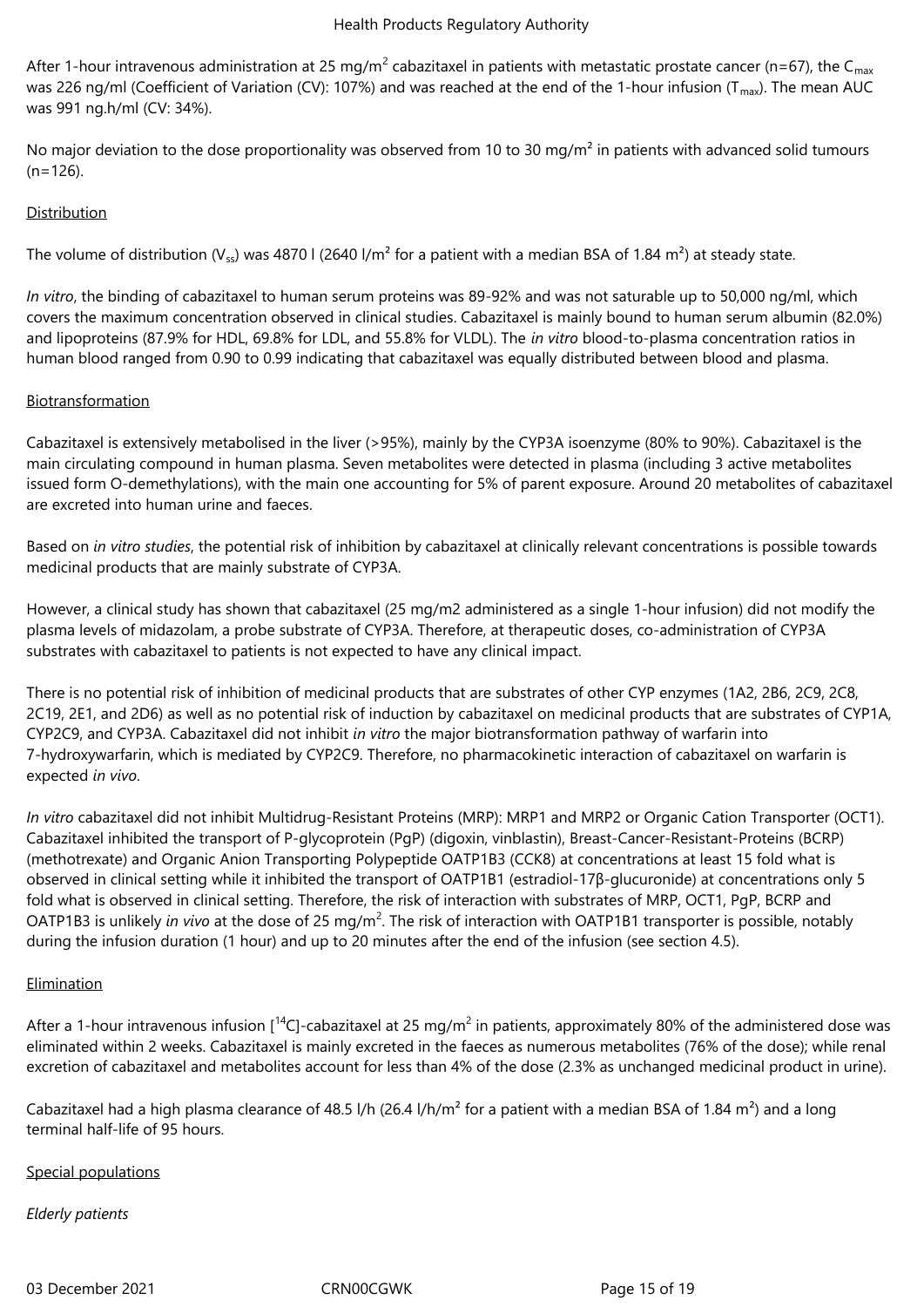In the population pharmacokinetic analysis in 70 patients of 65 years and older (57 from 65 to 75 and 13 patients above 75), no age effect on the pharmacokinetics of cabazitaxel was observed.

## *Paediatric patients*

Safety and effectiveness of Cabazitaxel EVER Pharma have not been established in children and adolescents below 18 years of age.

## *Hepatic impairment*

Cabazitaxel is eliminated primarily via liver metabolism.

A dedicated study in 43 cancer patients with hepatic impairment showed no influence of mild (total bilirubin >1 to ≤1.5 x ULN or AST >1.5 x ULN) or moderate (total bilirubin >1.5 to ≤3.0 x ULN) hepatic impairment on cabazitaxel pharmacokinetics. The maximum tolerated dose (MTD) of cabazitaxel was 20 and 15 mg/m<sup>2</sup>, respectively.

In 3 patients with severe hepatic impairment (total bilirubin >3 ULN), a 39% decrease in clearance was observed when compared to patients with mild hepatic impairment, indicating some effect of severe hepatic impairment on cabazitaxel pharmacokinetics. The MTD of cabazitaxel in patients with severe hepatic impairment was not established.

Based on safety and tolerability data, cabazitaxel dose should be reduced in patients with mild hepatic impairment (see sections 4.2, 4.4). Cabazitaxel EVER Pharma is contraindicated in patients with severe hepatic impairment (see section 4.3).

## *Renal impairment*

Cabazitaxel is minimally excreted via the kidney (2.3% of the dose). A population pharmacokinetic analysis carried out in 170 patients that included 14 patients with moderate renal impairment (creatinine clearance in the range of 30 to 50 ml/min) and 59 patients with mild renal impairment (creatinine clearance in the range of 50 to 80 ml/min) showed that mild to moderate renal impairment did not have meaningful effects on the pharmacokinetics of cabazitaxel. This was confirmed by a dedicated comparative pharmacokinetic study in solid cancer patients with normal renal function (8 patients), moderate (8 patients) and severe (9 patients) renal impairment, who received several cycles of cabazitaxel in single IV infusion up to 25 mg/m<sup>2</sup>.

## **5.3 Preclinical safety data**

Adverse reactions not observed in clinical studies, but seen in dogs after single dose, 5-day and weekly administration at exposure levels lower than clinical exposure levels and with possible relevance to clinical use were arteriolar/periarterolar necrosis in the liver, bile ductule hyperplasia and/or hepatocellular necrosis (see section 4.2).

Adverse reactions not observed in clinical studies but seen in rats during repeat-dose toxicity studies at exposure levels higher than clinical exposure levels and with possible relevance to clinical use were eye disorders characterized by subcapsular lens fiber swelling/degeneration. These effects were partially reversible after 8 weeks.

Carcinogenicity studies have not been conducted with cabazitaxel.

Cabazitaxel did not induce mutations in the bacterial reverse mutation (Ames) test. It was not clastogenic in an *in vitro* test in human lymphocytes (no induction of structural chromosomal aberration but it increased number of polyploid cells) and induced an increase of micronuclei in the *in vivo* test in rats. However, these genotoxicity findings are inherent to the pharmacological activity of the compound (inhibition of tubulin depolymerization) and have been observed with medicinal products exhibiting the same pharmacological activity.

Cabazitaxel did not affect mating performances or fertility of treated male rats. However, in repeated-dose toxicity studies, degeneration of seminal vesicle and seminiferous tubule atrophy in the testis were observed in rats, and testicular degeneration (minimal epithelial single cell necrosis in epididymis), was observed in dogs. Exposures in animals were similar or lower than those seen in humans receiving clinically relevant doses of cabazitaxel.

Cabazitaxel induced embryofoetal toxicity in female rats treated intravenously once daily from gestational days 6 through 17 linked with maternal toxicity and consisted of foetal deaths and decreased mean foetal weight associated with delay in skeletal ossification. Exposures in animals were lower than those seen in humans receiving clinically relevant doses of cabazitaxel. Cabazitaxel crossed the placenta barrier in rats.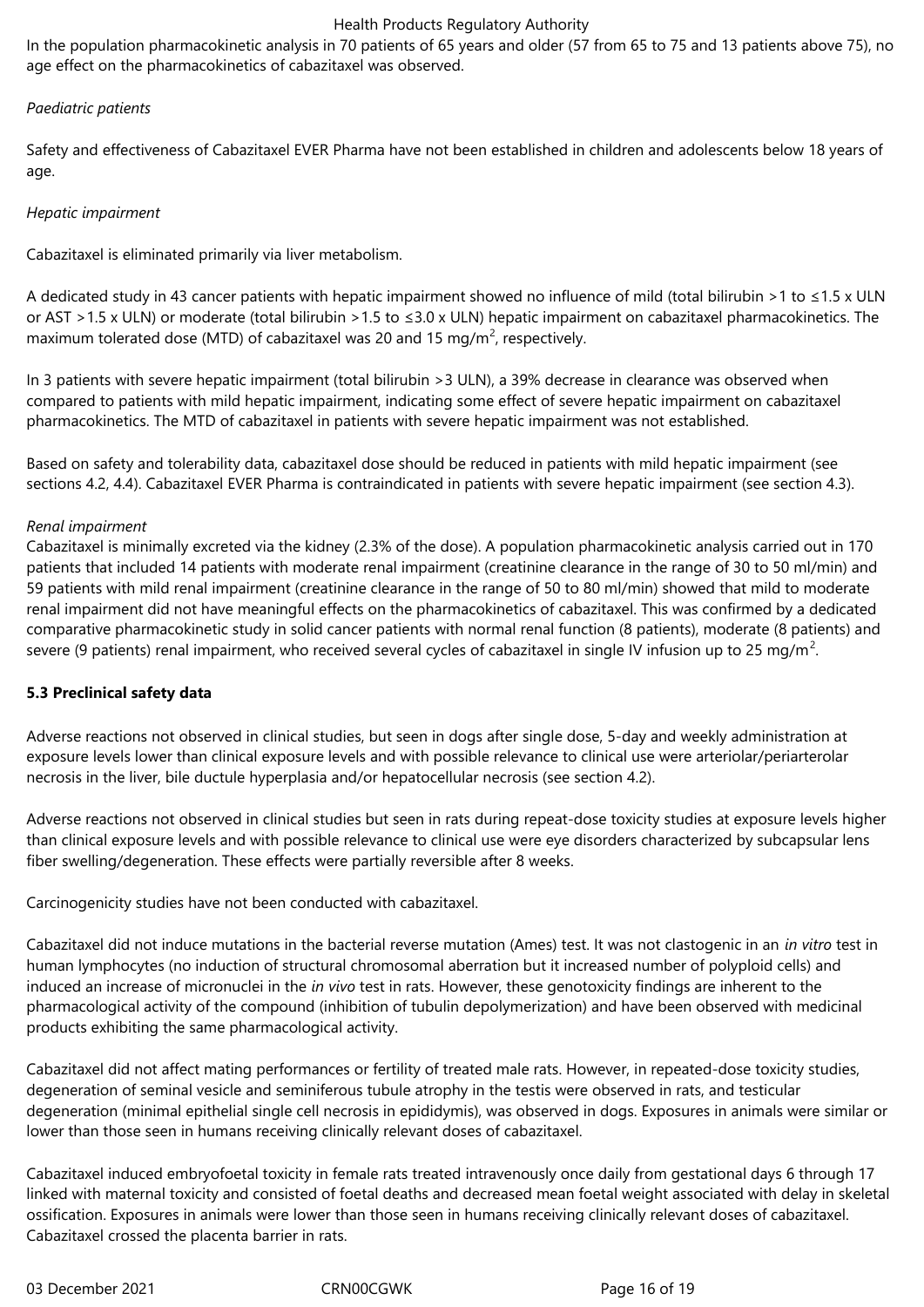In rats, cabazitaxel and its metabolites are excreted in maternal milk at a quantity up to 1.5% of administered dose over 24 hours.

### Environmental Risk Assessment (ERA)

Results of environmental risk assessment studies indicated that use of cabazitaxel will not cause significant risk to the aquatic environment (see section 6.6 for disposal of unused product).

## **6 PHARMACEUTICAL PARTICULARS**

## **6.1 List of excipients**

Polysorbate 80 Ethanol, anhydrous Macrogol Citric acid

## **6.2 Incompatibilities**

This medicinal product must not be mixed with other medicinal products except those mentioned in section 6.6. PVC infusion containers or polyurethane infusion sets should not be used for the preparation and administration of the infusion solution.

## **6.3 Shelf life**

Unopened vial

2 years

## After first opening

Multi-dose vials: Chemical, physical and microbiological stability of the solution after first opening has been demonstrated for 28 days below 25°C. Cabazitaxel EVER Pharma is suitable for multi-dose use.

## After dilution in the infusion bag/bottle

Chemical and physical stability of the infusion solution has been demonstrated for 48 hours at below 25°C and for 14 days at refrigerated conditions.

From a microbiological point of view, the infusion solution should be used immediately. If not used immediately, in-use storage times and conditions prior to use are the responsibility of the user and would normally not be longer than 24 hours below 25°C, unless dilution has taken place in controlled and validated aseptic conditions.

## **6.4 Special precautions for storage**

This medicinal product does not require any special storage conditions.

Do not freeze.

For storage conditions after first opening and dilution of the medicinal product, see section 6.3.

## **6.5 Nature and contents of container**

One pack contains one vial of concentrate for solution for infusion:

Clear, glass vial closed with a grey bromobutyl rubber stopper sealed with an aluminium cap covered with a plastic flip-off cap.

Pack sizes: 1 x 4.5 ml (45 mg)

03 December 2021 CRN00CGWK Page 17 of 19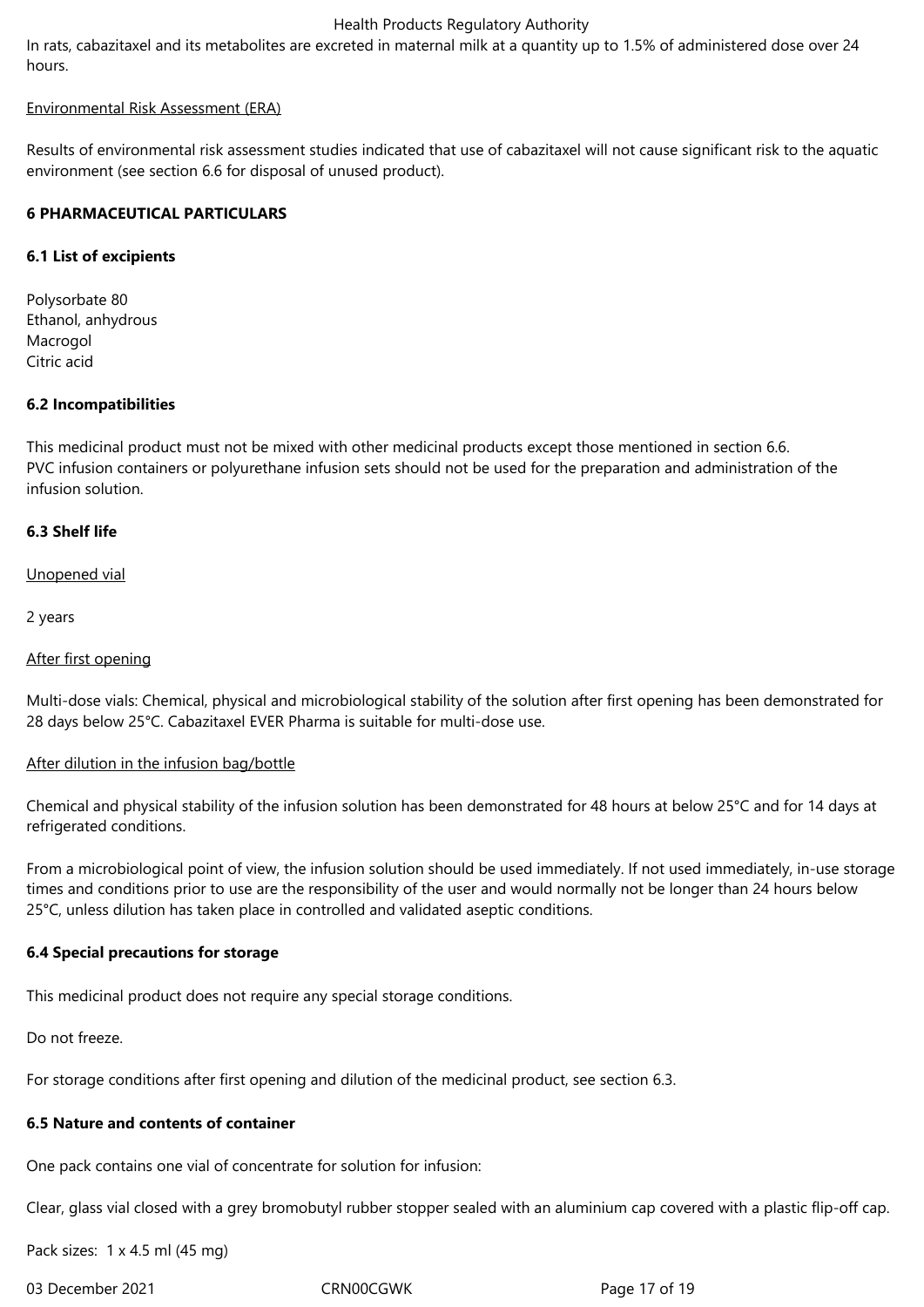1 x 5 ml (50 mg) 1 x 6 ml (60 mg)

Vials may or may not be sheathed in a protective sleeve.

Not all pack sizes may be marketed.

## **6.6 Special precautions for disposal and other handling**

Cabazitaxel EVER Pharma should only be prepared and administered by personnel trained in handling cytotoxic agents. Pregnant staff should not handle the product. As for any other antineoplastic agent, caution should be exercised when handling and preparing Cabazitaxel EVER Pharma solutions, taking into account the use of containment devices, personal protective equipment (e.g. gloves), and preparation procedures. If Cabazitaxel EVER Pharma, at any step of its handling, should come into contact with the skin, wash immediately and thoroughly with soap and water. If it should come into contact with mucous membranes, wash immediately and thoroughly with water.

Read this **ENTIRE** section carefully. Cabazitaxel EVER Pharma requires **ONE** dilution prior to administration. Follow the preparation instructions provided below.

The following dilution process must be carried out in an aseptic manner for preparing the solution for infusion.

More than one vial of the concentrate may be necessary to administer the prescribed dose.

#### **Dilution for infusion**

Step 1: Aseptically withdraw the required amount of concentrate (10 mg/ml of cabazitaxel), with a graduated syringe fitted with a needle. As an example, a dose of 45 mg Cabazitaxel EVER Pharma would require 4.5 ml of the concentrate.

Cabazitaxel EVER Pharma 10 mg/ml concentrate for solution for infusion contains an overfill. This overfill ensures that there is extractable volume of 4.5 ml, 5 ml or 6 ml containing 10 mg/ml cabazitaxel.

Step 2: Inject in a sterile PVC-free container of either 5% glucose solution or sodium chloride 9 mg/ml (0.9%) solution for infusion. The concentration of the infusion solution should be between 0.10 mg/ml and 0.26 mg/ml.

Step 3: Remove the syringe and mix the content of the infusion bag or bottle manually using a rocking motion.

Step 4: As with all parenteral products, the resulting infusion solution should be visually inspected prior to use. As the infusion solution is supersaturated, it may crystallize over time. In this case, the solution must not be used and should be discarded.

The infusion solution should be used immediately. However, in-use storage time can be longer under specific conditions mentioned in section 6.3.

Do not use PVC infusion containers or polyurethane infusion sets for the preparation and administration of Cabazitaxel EVER Pharma.

Cabazitaxel EVER Pharma must not be mixed with any other medicinal products than those mentioned.

Any unused medicinal product or waste material should be disposed of in accordance with local requirements.